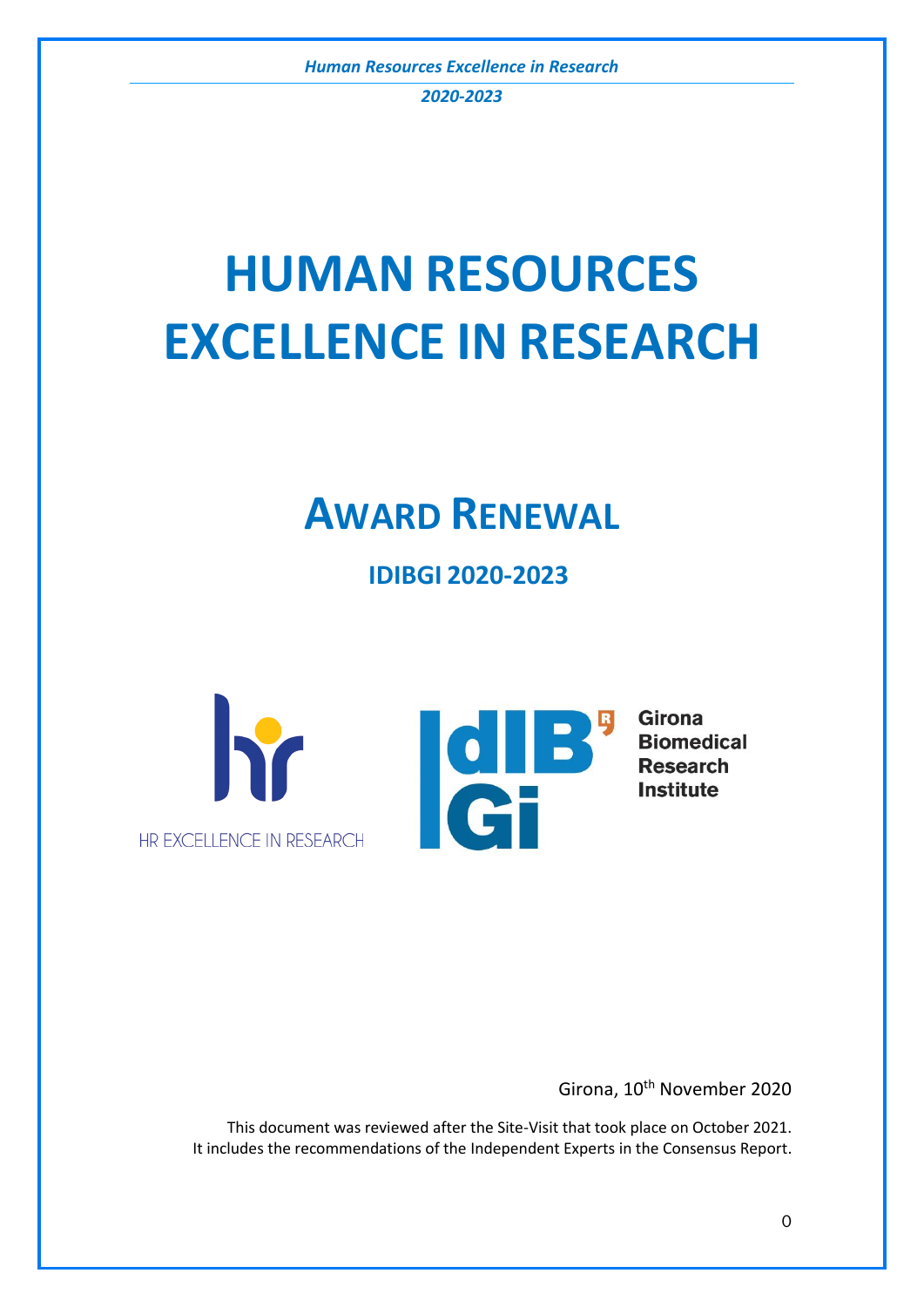## 2014-2023

## **CONTENTS**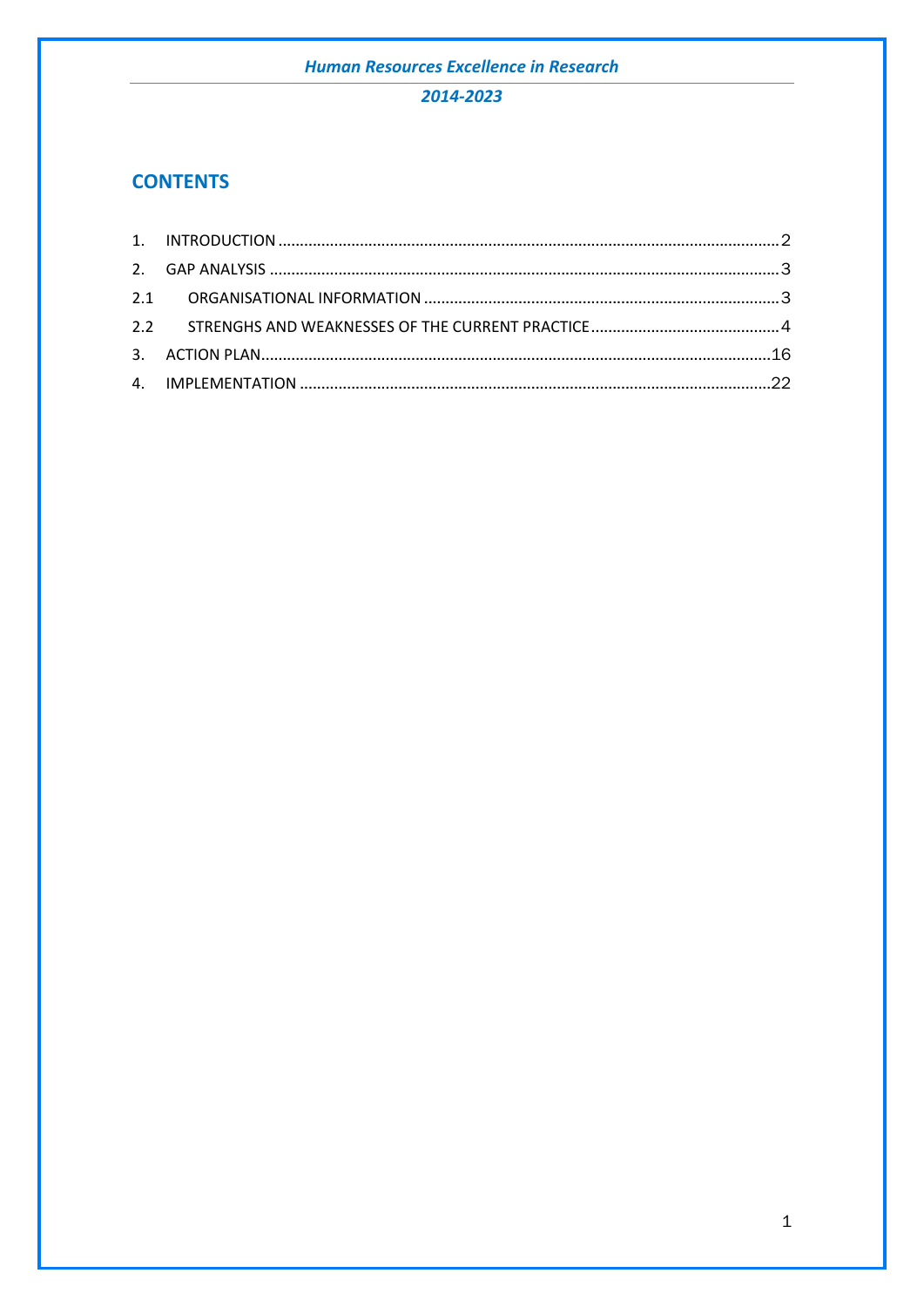#### *2020-2023*

## <span id="page-2-0"></span>**1. INTRODUCTION**

On the 31st of March 2015 the Girona Biomedical Research Institute (IDIBGI) received the "HR Excellence in Research Award". This award and its logo reflect the IDIBGI's commitment to continuously improve its human resources policies and practices in line with the European Charter for Researchers and the Code of Conduct for the Recruitment of Researchers (Charter & Code).

The Charter and Code is addressed to researchers as well as to employers and funders in both the public and private sectors. They are key elements in the European Union's policy to make research an attractive career, which is a vital feature of its strategy to stimulate economic and employment growth.

The Girona Biomedical Research Institute endorsed the Charter and Code in May 2011, and joined the Fourth Cohort of the Institutional Human Resources Strategy Group in 2012, attending the Kick-off meeting of the group project in Brussels. Thereon the IDIBGI started implementing its own Human Resources Strategy for Researchers (HRS4R).

During 2014, the IDIBGI carried out an internal gap analysis and completed an action plan for the next 5 years identifying a number of key areas for change and further development. This process was completely open, with the active involvement of an internal Working Group formed by representatives from all IDIBGI professional categories.

IDIBGI Action Plan 2014-2018 aligned the HR institution strategy with the European Charter and Code principles. The plan was approved by the IDIBGI Board of Trustees on December 11th, 2014 and by the European Commission on March 2015.

On 2017 the IDIBGI Working Group updated the action plan after completing a selfassessment. At the same time, the recruitment procedures and practices in place at IDIBGI were reviewed according to the European Research Area recruitment policy (OTM-R, Open, Transparent and Merit-based Recruitment of researchers) and the OTM-R Checklist was filled in for the first time. The Interim Assessment was reviewed and approved by the European Commission on October 2017.

The HRS4R follows a cyclical approach of review, assessment and continuous progress towards improved quality. Therefore, on 2019, when the Action Plan 2014-2018 concluded, a new gap analysis and Action Plan for 2020-2023 was developed by the HRS4R Working Group. The OTM-R checklist was reviewed as well.

The same methodology of 2014 has been followed to develop the gap analysis with the aim to evaluate and compare the results and propose new actions to improve our human resources policies and practices in line with Charter & Code. The results of the gap analysis and the new action plan can be found in this document.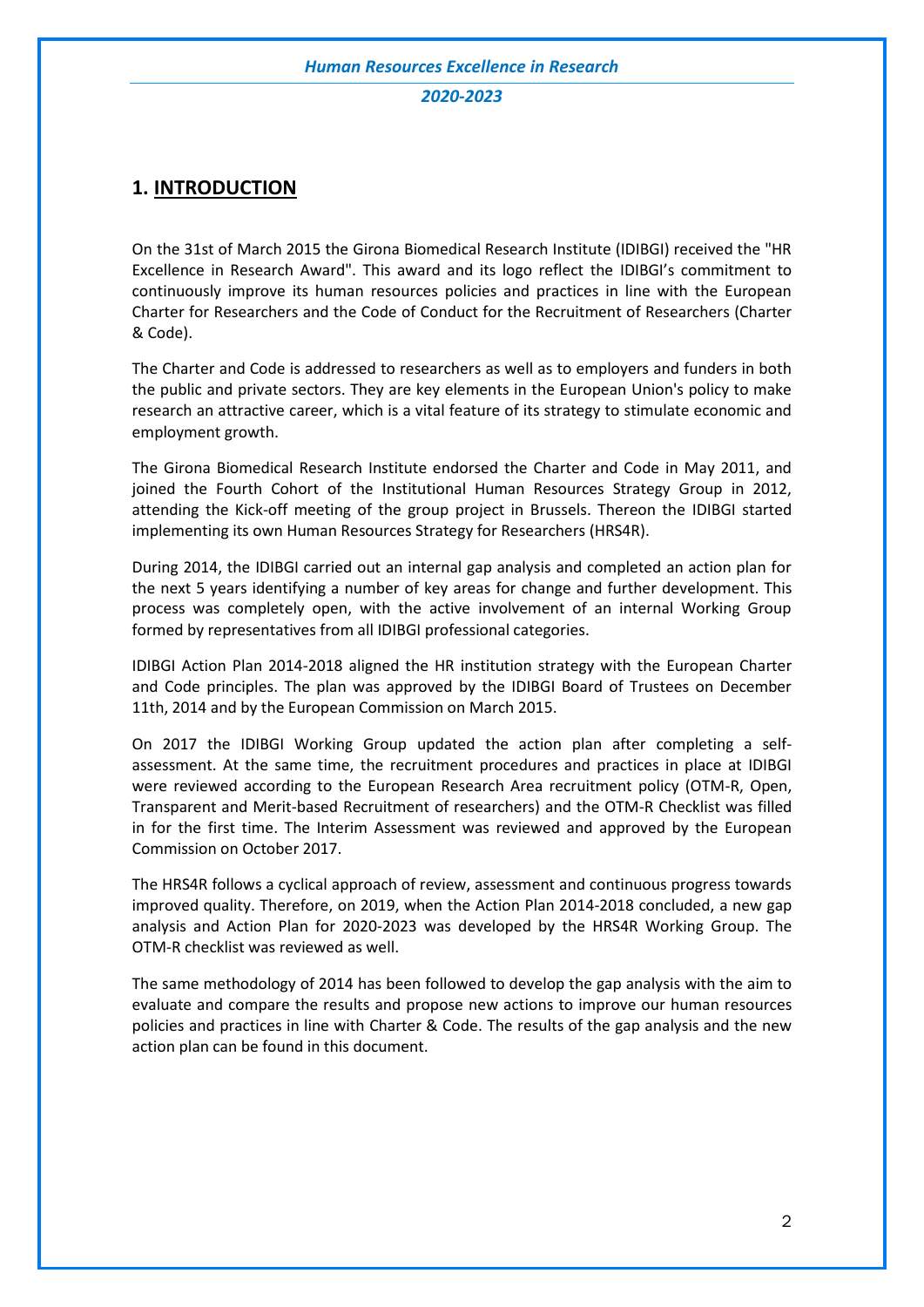#### *2020-2023*

## <span id="page-3-0"></span>**2. GAP ANALYSIS**

## <span id="page-3-1"></span>**2.1 ORGANISATIONAL INFORMATION**

#### **STAFF & STUDENTS**

| <b>STAFF &amp; STUDENTS</b>                                                                                                                         | <b>FTE</b> |
|-----------------------------------------------------------------------------------------------------------------------------------------------------|------------|
| Total researchers = staff, fellowship holders, bursary holders, PhD. students either<br>full-time or part-time involved in research *               | 81         |
| Of whom are international (i.e. foreign nationality) *                                                                                              | 4          |
| Of whom are externally funded (i.e. for whom the organisation is host organisation) *                                                               | 37         |
| Of whom are women *                                                                                                                                 | 59         |
| Of whom are stage R3 or R4 = Researchers with a large degree of autonomy, typically<br>holding the status of Principal Investigator or Professor. * | 5          |
| Of whom are stage $R2 = in$ most organisations corresponding with postdoctoral<br>level *                                                           | 9          |
| Of whom are stage R1 = in most organisations corresponding with doctoral level $*$                                                                  | 18         |
| Total number of students (if relevant) *                                                                                                            | 6          |
| Total number of staff (including management, administrative, teaching and research<br>staff) *                                                      | 108        |

#### **RESEARCH FUNDING (2019)**

Total annual organisational budget: 6.290.070,08 €

Annual organisational direct government funding (designated for research): 450.000 €

Annual competitive government-sourced funding (designated for research, obtained in competition with other organisations – including EU funding): 2.162.258,04 €

#### **ORGANISATIONAL PROFILE**

The Girona Biomedical Research Institute (IDIBGI) was established in 1995 as a private foundation at the Dr. Josep Trueta University Hospital with the aim of being a vehicle for the research carried out by investigators, doctors and nurses. Since 2008, with the participation of the Generalitat of Catalonia in its government bodies, it has been a public institution. The culmination of this phase was the incorporation of IDIBGI to the **CERCA** network of research centres of the Generalitat of Catalonia.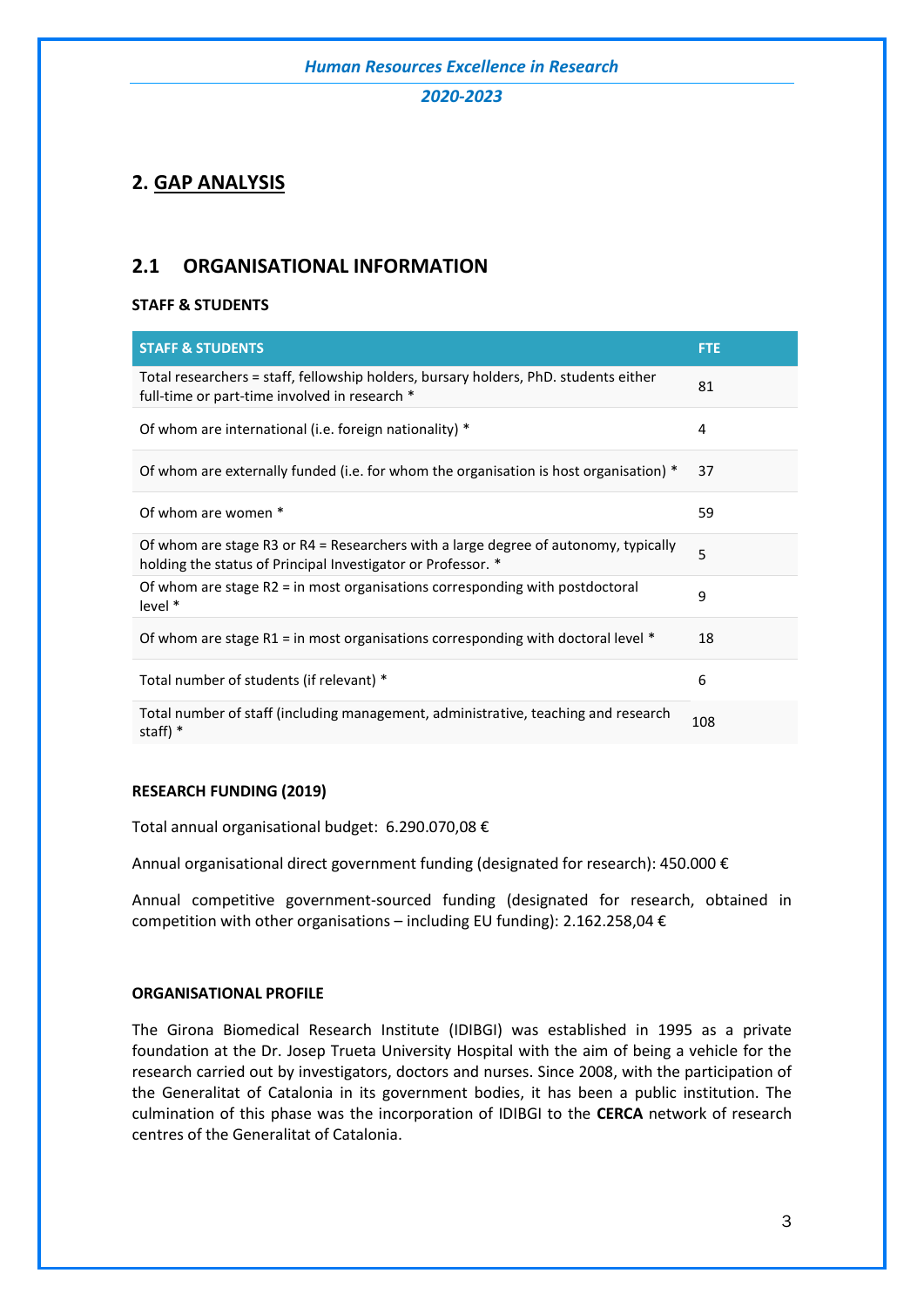#### *2020-2023*

IDIBGI is made up of research groups from the following **institutions**: Dr. Josep Trueta University Hospital of Girona, University of Girona, Institute of Diagnostic Imaging, Catalan Institute of Oncology, Institute of Primary Care/Catalan Institute of Health in Girona, Institute of Health Assistance, Blood and Tissue Bank and Health and Sports University School.

The **IDIBGI statutes** determine that its purpose is to promote, develop, manage and disseminate research, scientific and technical knowledge, teaching, and training in the field of life and health sciences in Girona.

## <span id="page-4-0"></span>**2.2 STRENGHS AND WEAKNESSES OF THE CURRENT PRACTICE**

The revision of the strengths and weaknesses under the 4 thematic areas of the Charter and Code was based on the analysis of the existing legislation and IDIBGI practices and an internal survey defined by the HRS4R Internal Committee. The survey included questions related to some of the principles of the C&C. The researchers had to answer:

- How much do you consider IDIBGI practices agree with this principle (from 0 to 5, where 0 is completely disagree and 5 is completely agree).
- Importance given to the principle (from 0 to 5, where 0 is no importance and 5 is high importance).

The principles included in the survey and the results obtained are shown in the following table. In total, 68 researchers answered the survey in March 2018 for the Award Renewal.

The Priority Index is the ratio between the "Importance average" and the "Agreement average". Those principles with a priority index equal or higher than 1,25 (median priority index) are highlighted.

|                                                            |      | Agreement       | Importance | Priority        |              |  |
|------------------------------------------------------------|------|-----------------|------------|-----------------|--------------|--|
| <b>PRINCIPLE</b>                                           | mean | 95%CI           | mean       | 95%CI           | <b>Index</b> |  |
| <b>Ethical and professional aspects</b><br>ı.              |      |                 |            |                 |              |  |
| 1. Research Freedom                                        | 4.46 | $(4.28 - 4.64)$ | 4.60       | $(4.45 - 4.74)$ | 1.03         |  |
| 2. Ethical principles                                      | 4.49 | $(4.30 - 4.68)$ | 4.68       | $(4.53 - 4.83)$ | 1.04         |  |
| 6. Accountability                                          | 4.31 | $(4.12 - 4.49)$ | 4.61       | $(4.45 - 4.78)$ | 1.07         |  |
| 8. Dissemination, exploitation of results                  | 4.08 | $(3.89 - 4.28)$ | 4.37       | $(4.12 - 4.61)$ | 1.07         |  |
| 10. Non discrimination                                     | 4.64 | $(4.47 - 4.81)$ | 4.85       | (4.75 - 4.95)   | 1.04         |  |
| 11. Evaluation / appraisal system                          | 4.10 | $(3.82 - 4.38)$ | 4.22       | $(3.95 - 4.49)$ | 1.03         |  |
| Recruitment<br>н.                                          |      |                 |            |                 |              |  |
| 12. Recruitment                                            | 3.87 | $(3.59 - 4.15)$ | 4.47       | $(4.26 - 4.67)$ | 1.15         |  |
| 13. Recruitment (code)                                     | 4.09 | $(3.86 - 4.32)$ | 4.49       | $(4.30 - 4.68)$ | 1.10         |  |
| 14. Selection (code)                                       | 3.87 | $(3.58 - 4.16)$ | 4.42       | $(4.18 - 4.52)$ | 1.14         |  |
| 15. Transparency (code)                                    | 4.10 | $(3.83 - 4.36)$ | 4.47       | (4.24 - 4.69)   | 1.09         |  |
| 16. Judging merit (Code)                                   | 4.15 | $(3.88 - 4.42)$ | 4.61       | (4.43 - 4.80)   | 1.11         |  |
| 17. Variations in the chronological order of<br>CVs (code) | 4.21 | $(3.95 - 4.46)$ | 4.52       | $(4.31 - 4.73)$ | 1.08         |  |
| 18. Recognition of mobility experience (code)              | 3.38 | $(3.02 - 3.73)$ | 4.26       | $(4.01 - 4.51)$ | 1.26         |  |
| III. Working conditions and social security                |      |                 |            |                 |              |  |
| 23. Research environment                                   | 3.76 | $(3.43 - 4.10)$ | 4.47       | $(4.25 - 4.68)$ | 1.19         |  |
| 24. Working conditions                                     | 4.24 | $(3.96 - 4.52)$ | 4.81       | (4.69 -4.93)    | 1.13         |  |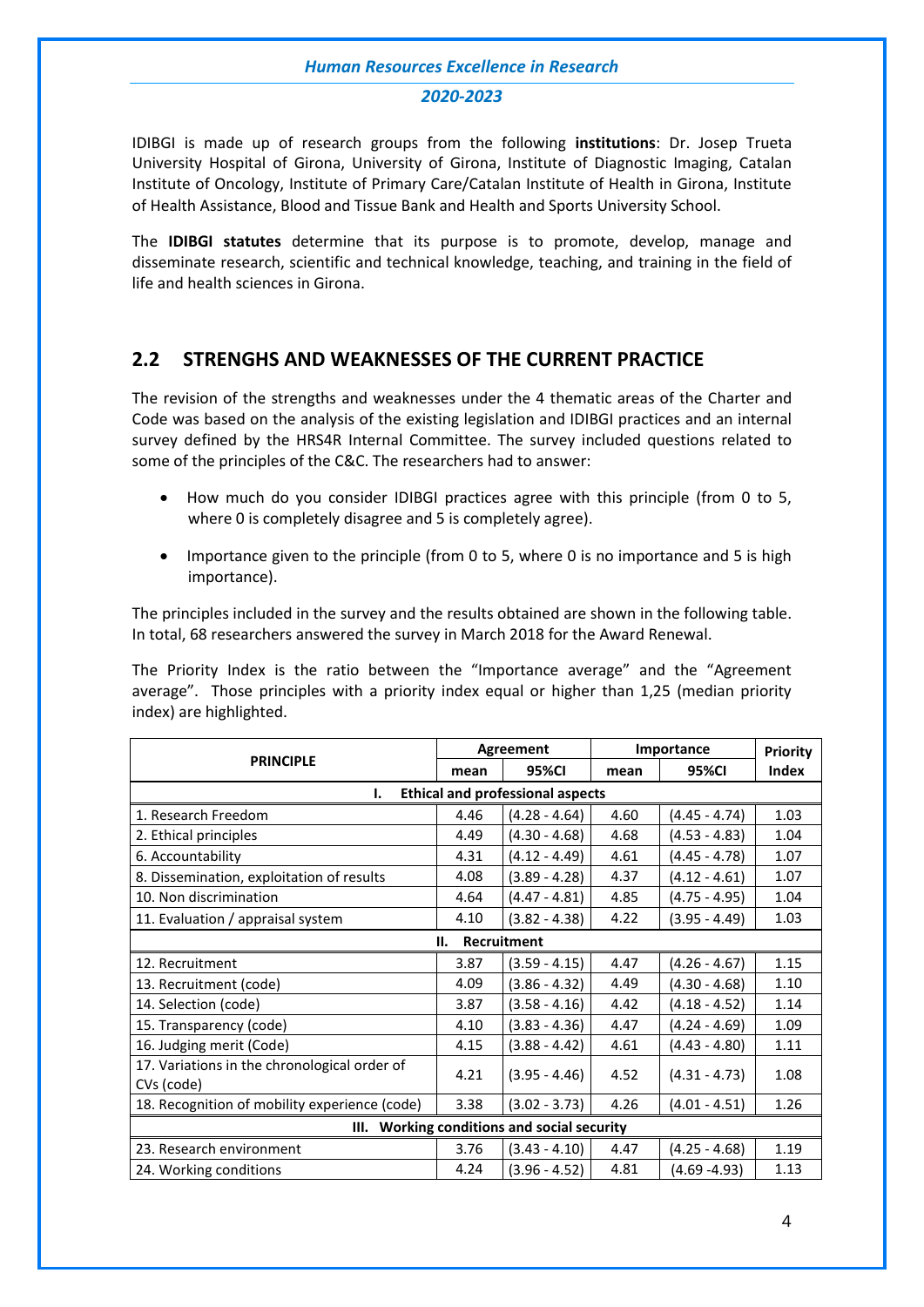## 25. Stability and permanence of employment | 3.41 | (3.00 - 3.83) | 4.60 | (4.39 - 4.82) | 1.35 27. Gender balance  $\begin{array}{|c|c|c|c|c|c|c|c|c|} \hline 4.56 & (4.35 & -4.77) & 4.72 & (4.55 & -4.89) & 1.04 \ \hline \end{array}$ 28. Career development 3.26 (2.89 - 3.63) 4.41 (4.18 - 4.65) 1.36 29. Value of mobility  $3.62 \left(3.29 - 3.94\right) \left(4.04 - 4.53\right) \left(1.19\right)$ 32. Co-authorship 1.15 (3.81 (3.50 - 4.12) 4.38 (4.11 - 4.64) 1.15 34. Complains/appeals 3.66 (3.27 - 4.05) 4.31 (4.04 - 4.58) 1.18 **IV. Training** 36. Relation with supervisors 4.15 (3.84 - 4.46) 4.46 (4.23 - 4.69) 1.08 38. Continuing professional development 3.87 (3.57 - 4.17) 4.53 (4.26 - 4.79) 1.17 39. Access to research training and continuous development  $\left[ \begin{array}{c|c} 3.39 & 3.39 \\ \hline \end{array} \right]$  (3.00 - 3.79) 4.43  $\left[ \begin{array}{c} 4.17 & -4.68 \\ \hline \end{array} \right]$  1.30

## *2020-2023*

## **I. Ethical and professional aspects**

#### Strengths and Weaknesses (Initial Phase)

Ethical & professional aspects principles were well evaluated, according to the priority index from the internal survey, which ranged between 1.04 and 1.17. IDIBGI employees and associated researchers considered that IDIBGI was ethically committed and that there was no discrimination in the institution.

Although there were already many IDIBGI practices and existing legislation related to the ethical and professional aspects, IDIBGI management considered relevant to develop written documents on ethical aspects, through the Code of Good Scientific Practice, and on nondiscrimination aspects, through the Gender Equality Plan.

#### Strengths and Weaknesses (Interim Assessment)

After reviewing the strengths and weaknesses provided in the initial submission, IDIBGI priorities in the short and medium term had not changed. We concluded that there were not any relevant legislation changes or new internal practices that had an impact on the action plan of the initial analysis. At this stage, ethical actions were concluded (Code of Scientific Research and the Gender Equality Plan).

#### Strengths and Weaknesses (Award Renewal)

Principles on ethical and professional aspects were well evaluated, according to the priority index from the internal survey done in march 2018. They ranged between 1.03 and 1.07. These aspects are the less prioritized from all the four areas evaluated.

IDIBGI's **Gender Equality Plan** was completed in 2014 and renewed in May 2018 (https://www.idibgi.org/en/content/gender-plan). An Internal Equality Committee is in charge of developing the actions contained in our plan.

IDIBGI's **Code of Good Scientific Practices** was completed in 2015. The document was disseminated among the IDIBGI community and placed on the website (https://www.idibgi.org/en/content/hr-excellence-research ) and intranet.

In 2019 the CERCA Institution (Institution comprising research centres belonging to the Catalan Government), to which IDIBGI belongs, presented a **Code of Conduct** applying to all research centres [\(https://cerca.cat/en/policies/\)](https://cerca.cat/en/policies/). In line with the European Commission Recommendation of 11 March 2005 on the European Charter for Researchers and on a Code of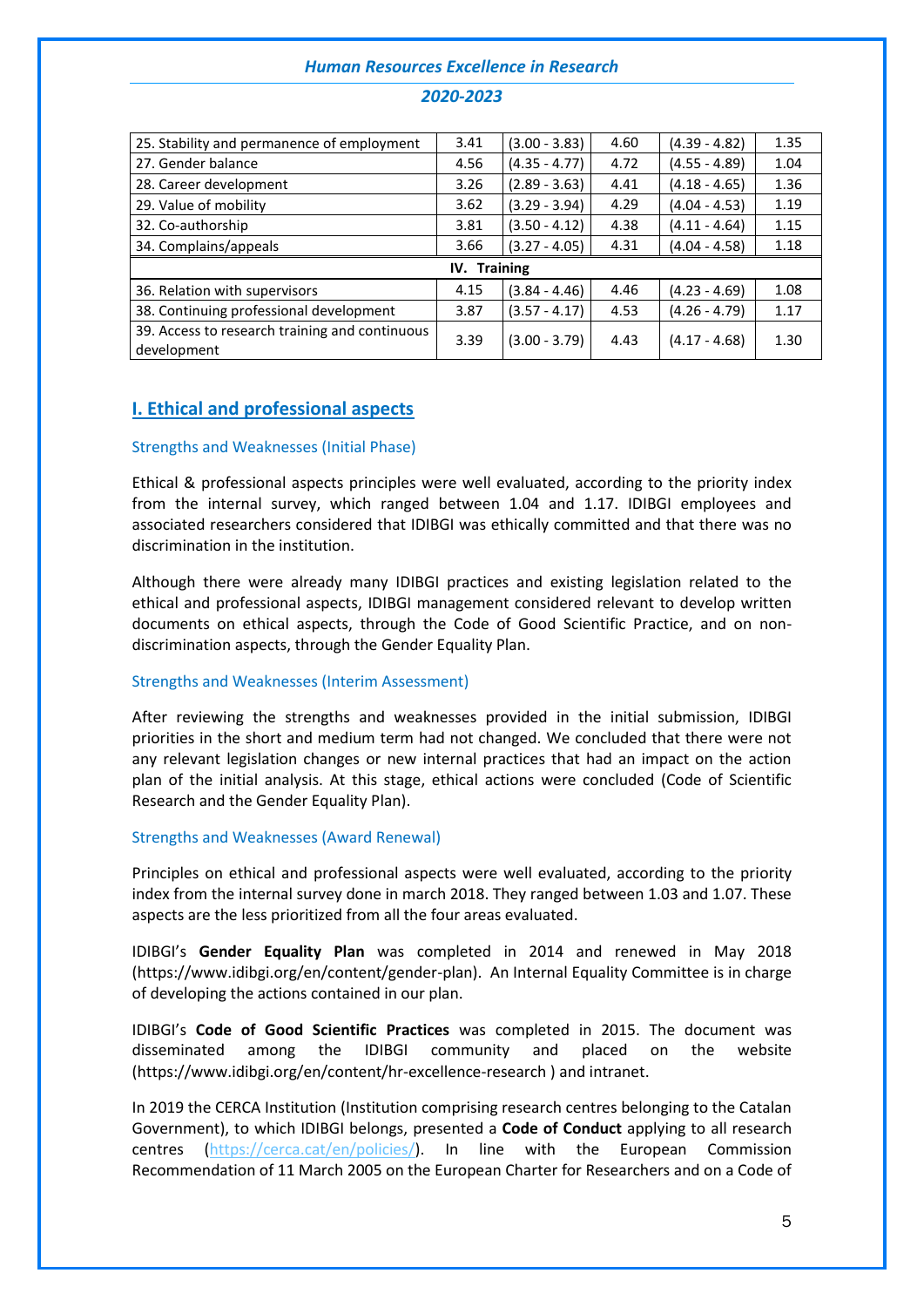#### *2020-2023*

Conduct for the Recruitment of Researchers, setting out the general principles and requirements which specify the roles, responsibilities and entitlements of researchers as well as those of employers and/or funders of research, CERCA considered necessary to define a framework of good practice governing the scientific activities and management of the CERCA centres. The IDIBGI Board of Trustees approved the code, which was distributed to the IDIBGI community.

Moreover, in 2019 IDIBGI also completed its own **Code of Ethics and Conduct**, which applies to all the personnel related to the institution. This code was elaborated as a result of the implementation of a Compliance system in IDIBGI for the prevention of criminal risks. It contents policies and practices in force at IDIBGI related to the behaviour of its members and the institution itself. These two codes include a wide range of scientific and ethical principles that cover the ethical and professional aspects from the European C&C.

IDIBGI and its research groups are evaluated every 4 years by the CERCA institution through an external committee with international independent members and members of the Scientific Advisory Board of the institution.

IDIBGI obtained the **ISO 9001/2015** certification in February 2019 (https://www.idibgi.org/ca/content/gesti%C3%B3-de-la-qualitat). This certification outlines the standard of the services that IDIBGI gives to its researchers and guarantees that procedures are defined in the institution to implement good practices at work.

Although having fulfilled all these achievements in this area, the HRS4R commission has detected a lack of knowledge and awareness by the research community, hence there is the need to develop a structured internal communication that includes the dissemination of all the principles included in the IDIBGI codes.

Also, there is a lack of knowledge by the researchers on Open Access and Intellectual Property that needs to be addressed despite the fact that there is an internal policy available in Intellectual Property and personnel has already received some training on this matter.

Finally, the institution has made great efforts to update its internal **Data Protection policies** to the RGPD (UE) 2016/679, with the collaboration of IDIBGIs' researchers. We are still working on the implementation of such policies and aspects related to ethical and practical evaluations required before launching a clinical study.

#### Remarks (Award Renewal)

From the strengths and weaknesses analysis several actions are identified:

First, the internal HRS4R commission considered that a Communication Department (Action 8) and a Communication Policy (Action 9) were of utmost importance. These actions were also identified in the Strategic Plan approved in January 2019 (https://www.idibgi.org/ca/content/plans-i-programes-generals-i-sectorials).

The Communication Department was created at the end of 2019. Nowadays, this institution is working on its internal and external Communication Policy. This plan will take into account the internal communication needs regarding ethical and professional issues (e.g. Codes of conduct, Code of Good Scientific Practices, etc.), as well as the external communication aspects related to e.g. dissemination and exploitation of results and public engagement, among others.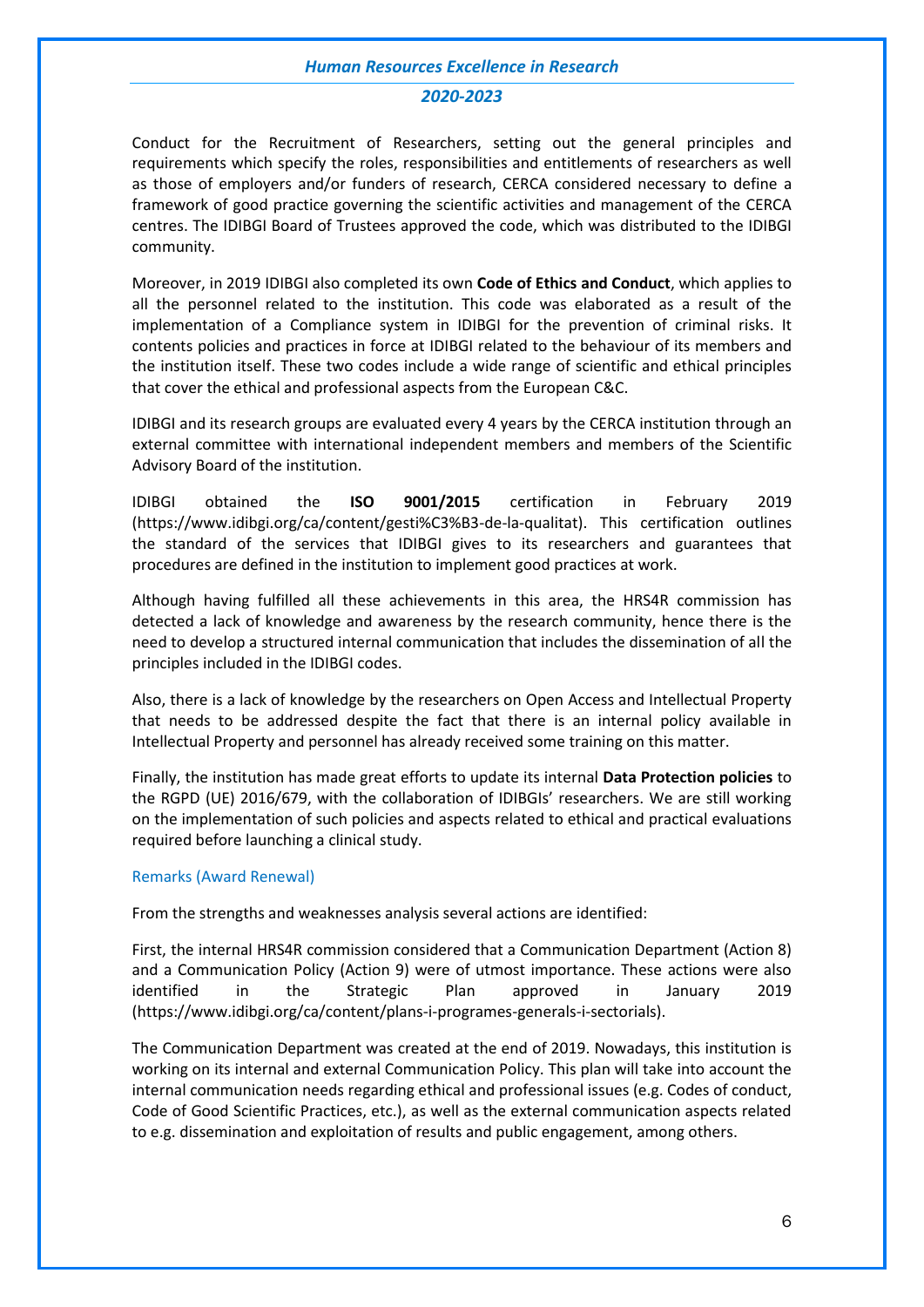#### *2020-2023*

The HRS4R commission also considers that at this moment it is necessary to disseminate the content of the above mentioned codes. It is required for IDIBGI staff to have a deep understanding of their specific contents by learning sessions and internal newsletters (Action 1 and Action 5). Moreover, the Welcome Manual provided to new employees should also include an overview of this information (Action 2).

IDIBGI is also developing its Training Plan. It will include regular specific training on Intellectual Property, Science Law, Open Access or Data Protection so that the needs on these areas are fully covered (A3, A6, A7).

Another relevant need that could have a greater impact on this area and has been identified by the Commission is the implementation of a research results registry for investigators, at all the stages of their careers(Action 4). As there is a great need to expand the dissemination of IDIBGI's research to the community (A10), local and worldwide, IDIBGI should develop an External Communication Policy and carry out activities to disseminate research results to the scientific community and to the society, through the press, social media, visits to the institution and other strategies.

#### **II. Recruitment and selection**

#### Strengths and Weaknesses (Initial Phase)

Globally the survey results showed a higher priority index on the recruitment and working conditions & social security principles compared to the other areas.

Most recruitment principles had a priority index over 1.25, which translates into some concern from IDIBGI employees and associated researchers. This result was probably linked to the lack of a defined recruitment policy in the institution. Recruitment was at that moment done directly by the principal investigators, without a general policy definition of the different criteria and aspects to be taken into consideration and how the process had to be done.

This area required a global action, which was the development of a complete IDIBGI Recruitment Manual divided in different parts. The manual includes the different principles guidelines, which helped improve IDIBGI's performance and processes in this area.

It is important to highlight that IDIBGI did not have a HR Department able to implement all policies back in 2014. However the institution was fully aware of the significant need to involve HR personnel in the selection processes.

#### Strengths and Weaknesses (Interim Assessment)

After reviewing the strengths and weaknesses provided in the initial submission, IDIBGI priorities in the short and medium term had not changed. We concluded that there were not any relevant legislation changes or new internal practices that had an impact on the action plan of the initial analysis.

The action plan defined at the end of 2014 gave priority to different areas in which we detected a lack of policy definition by IDIBGI. This is the reason why many of the selected actions were related to the development of the Recruitment Manual, which was essential to guarantee a more open, transparent and merit-based process. Our organisation entered the HRS4R process prior to the publication of the OTM-R toolkit. However, this tool became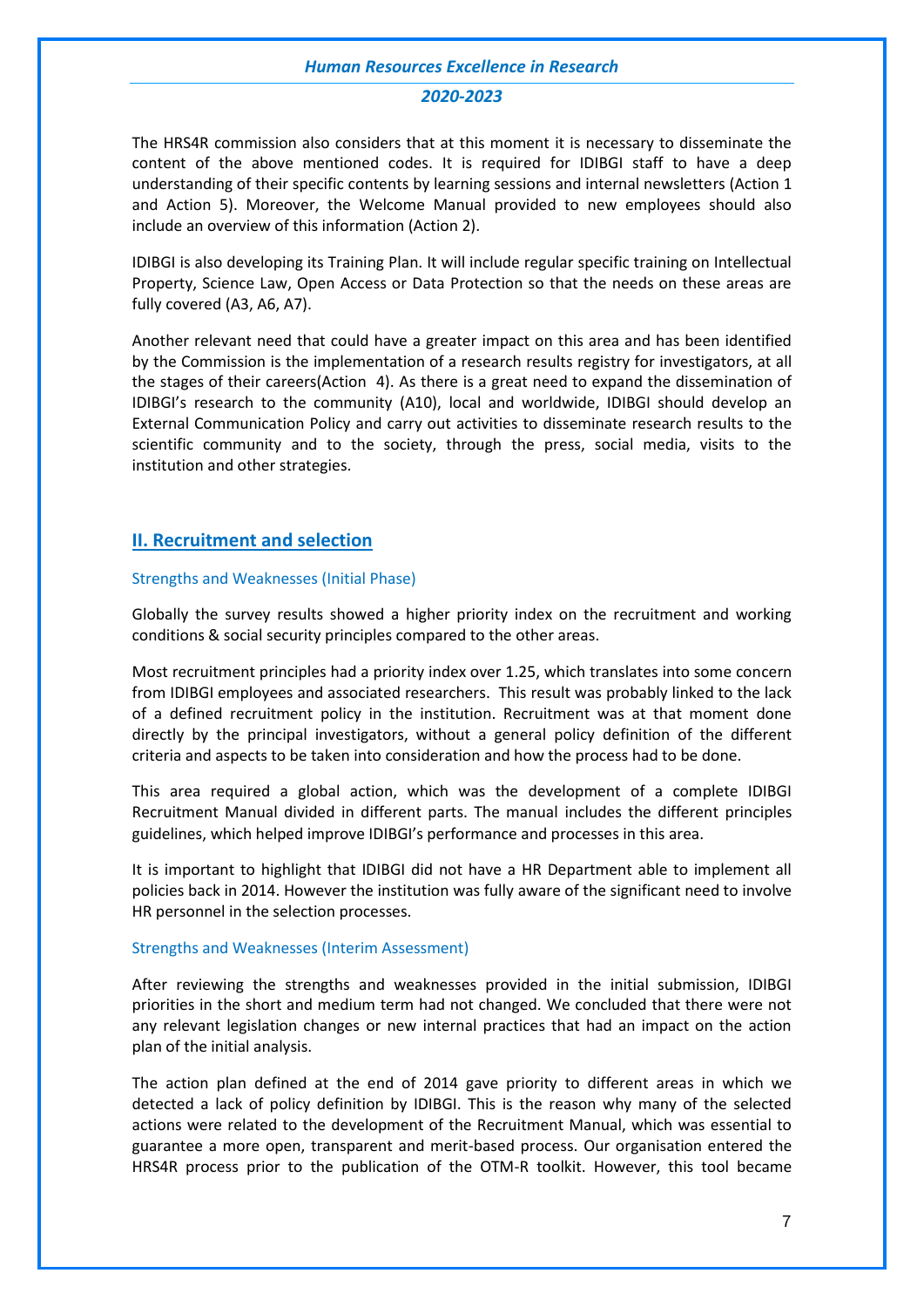#### *2020-2023*

available just when we were beginning to develop all the actions related to the Recruitment Manual, so we took it into consideration when doing so. For this reason the Recruitment Manual is according to the principles included in the OTM-R toolkit. The plan was finished in January 2017. There were no pending actions in this area.

#### Strengths and Weaknesses (Award Renewal)

Recruitment aspects principles are currently evaluated much better than in 2014, when the first survey was done. According to the priority index from the internal survey done in March 2018, these principles range from 1.08 to 1.15, only the "recognition of mobility experience" has an index of 1.26.

The creation of the IDIBGI HR Department in 2016 had a big impact within the institution. At that moment, a part-time (20 h/w) person was in charge of this department until the end of 2017, when a full-time person was hired. Nowadays we have a full-time (40 h/w) HR manager in a technical category level and a part-time (20 h/w) person for administrative issues.

**IDIBGI's recruitment manual** (https://www.idibgi.org/en/ofertes-de-treball) was completed by the end of 2016 and approved by the Board of Trustees on 20/01/2017. The report is fully aligned with the principles of the C&C and OTM-R. Its implementation has been progressive. First, it was disseminated among the IDIBGI Principal Investigators and a training session was organised for them. This implied a significant change in the institution that led to the progressive implementation of the new policies, mainly because of two reasons: the first one was that full implementation requires time from the HR person, but in 2017 we had only a person employed part-time. The second reason is the "cultural" baggage of this institution, which made it difficult to change the procedures at once. Despite the fact that implementation is now completed, we do believe that more training is needed to achieve a higher impact among the IDIBGI community. Moreover, we think that the three-year old manual needs to be reviewed, especially when the IDIBGI Scientific Career Plan has been approved too. The Career Plan takes into account aspects that were initially included in the recruitment manual and have been updated later. Last but not least, we have identified some small procedural aspects which need to be improved and aligned with current OTM-R policies.

Nowadays, the HR Department participates in the selection committees for job positions giving support to Principal Investigators to consider all aspects to be evaluated during the interview. This adds value to the recruitment process and provides some additional transparency, as years ago selection processes were made by Principal Investigators on its own.

IDIBGI has developed **Job Descriptions**, which involve a **Remuneration Policy** that has been approved by the Board of Trustees at the beginning of 2019 and is currently being negotiated with the Works Council, created at the end of 2018. IDIBGI will make the agreement public when finalized. Labour categories will be unified according to the Remuneration Policy definition.

The **IDIBGI Scientific Career Plan** (https://www.idibgi.org/en/content/hr-excellence-research), approved at the beginning of last year, is going to be implemented this year 2020. The plan has been discussed in the Internal Scientific Committee and in the Works Council, reaching a great consensus on its contents. The plan is expected to give more certainty to the investigators about their expectations in the institution. The plan has created awareness on the procedures needed to move to a new position or switch category, including criteria for such evaluation.

Remarks (Award Renewal)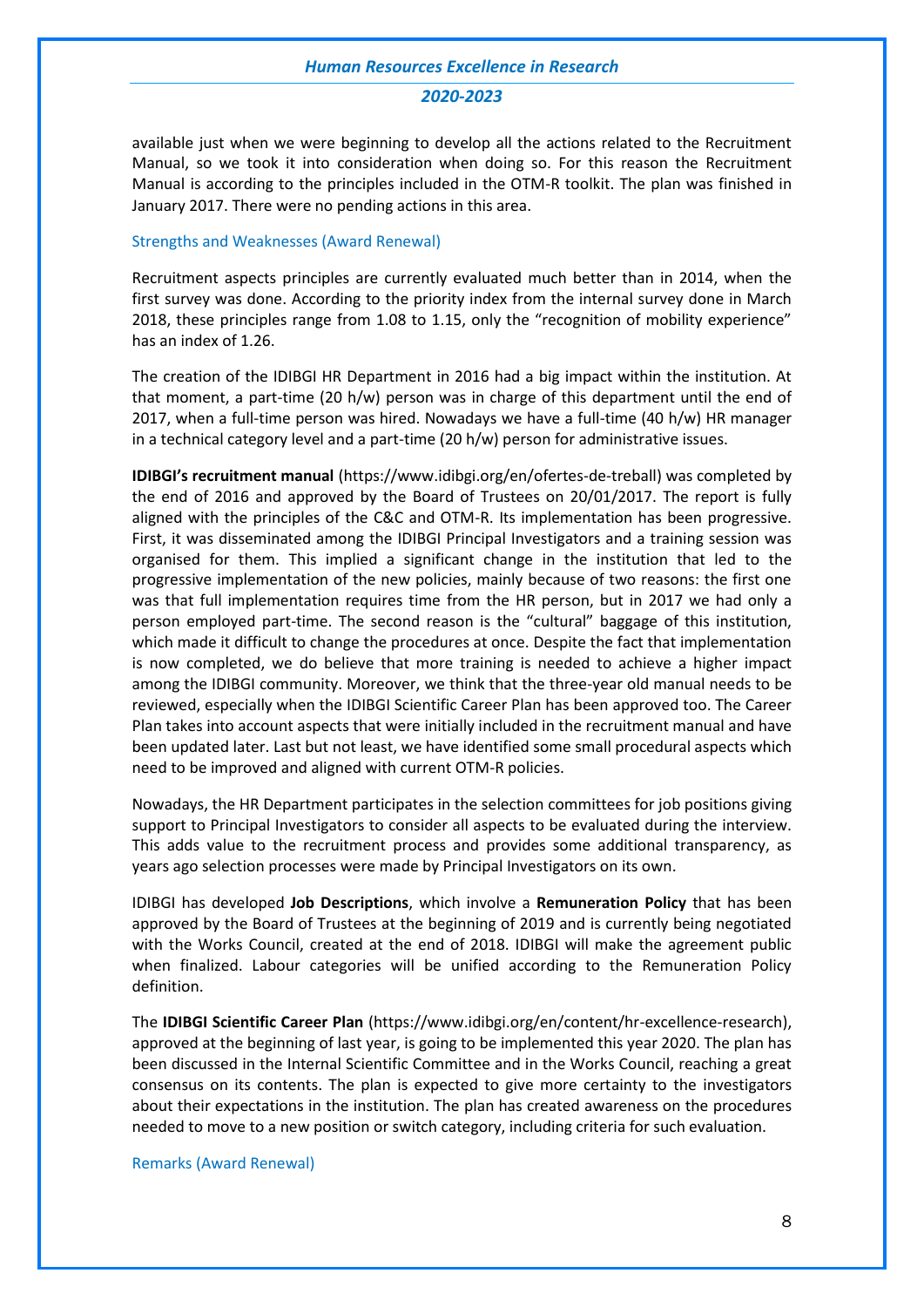#### *2020-2023*

From the strengths and weaknesses analysis several actions are identified:

As mentioned above, the Recruitment Manual requires further revision (Action 12). When it was first written, the manual included some aspects that now are covered by the Scientific Career Plan. Furthermore, there are some issues to be improved as well, some of which need a better alignment with OTM-R policies. In order to assess how to improve the recruitment process, a systematic analysis of every process will be done by using a checklist. All the information will be assessed and analysed in the medium term (Action 17)

With regard to the implementation of the recruitment plan, we consider that periodic revision of job descriptions is required (Action 13). Such definitions need to be aligned with the Remuneration Policy categories and all different positions in IDIBGI must have one, including competences and minimum requirements for each position. In order to complete and define the recruitment process, it is of the utmost importance to improve our job vacancies and make them more attractive to potential employees (Action 14).

During the implementation of our Recruitment Manual, we experienced difficulties mainly related to the "cultural" baggage of the IDIBGI. Among the main goals of this new action plan is to implement more training to standardize the recruitment policy and procedures (Action 16). IDIBGI wants to make sure that everyone is engaged with the OTM-R policy and believe that this is the way through which the recruitment will bring the best employees to work with us.

Nowadays IDIBGI does not have a candidates' registry for all the CVs received for each job offer. This issue needs to be overcome, e.g. by means of a web formulary, in order to prove the transparency and fairly merit-based recruitment process, analysing all data received and complying with the requirements of the HRS4R (Action 15).

After the approval of IDIBGI's Scientific Career Plan, now it's time for its implementation (Action 11). A Career Plan Committee has been approved, as well as a procedure of how this plan will be implemented. This year (2020) the committee will meet to evaluate the first candidates. The HRS4R Committee will survey proper and complete implementation.

#### **III. Working conditions**

#### Strengths and Weaknesses (Initial Phase)

Globally the survey results showed a higher priority index on the recruitment and working conditions & social security principles compared to the other two areas.

Most working conditions & social security principles ranked over 1.23. It was important to point out that principles 23, 25, 28 & 29 were the ones with lower priority index in this area and that professional development, stability, research environment and mobility were the main worries of IDIBGI employees and associated researchers. Although in this area the institution already had implemented internal practices to improve those, there was a clear need to develop these aspects with more concrete actions.

#### Strengths and Weaknesses (Interim Assessment)

After reviewing the strengths and weaknesses provided in the initial submission, IDIBGI priorities in the short and medium term had not changed. We concluded that there were not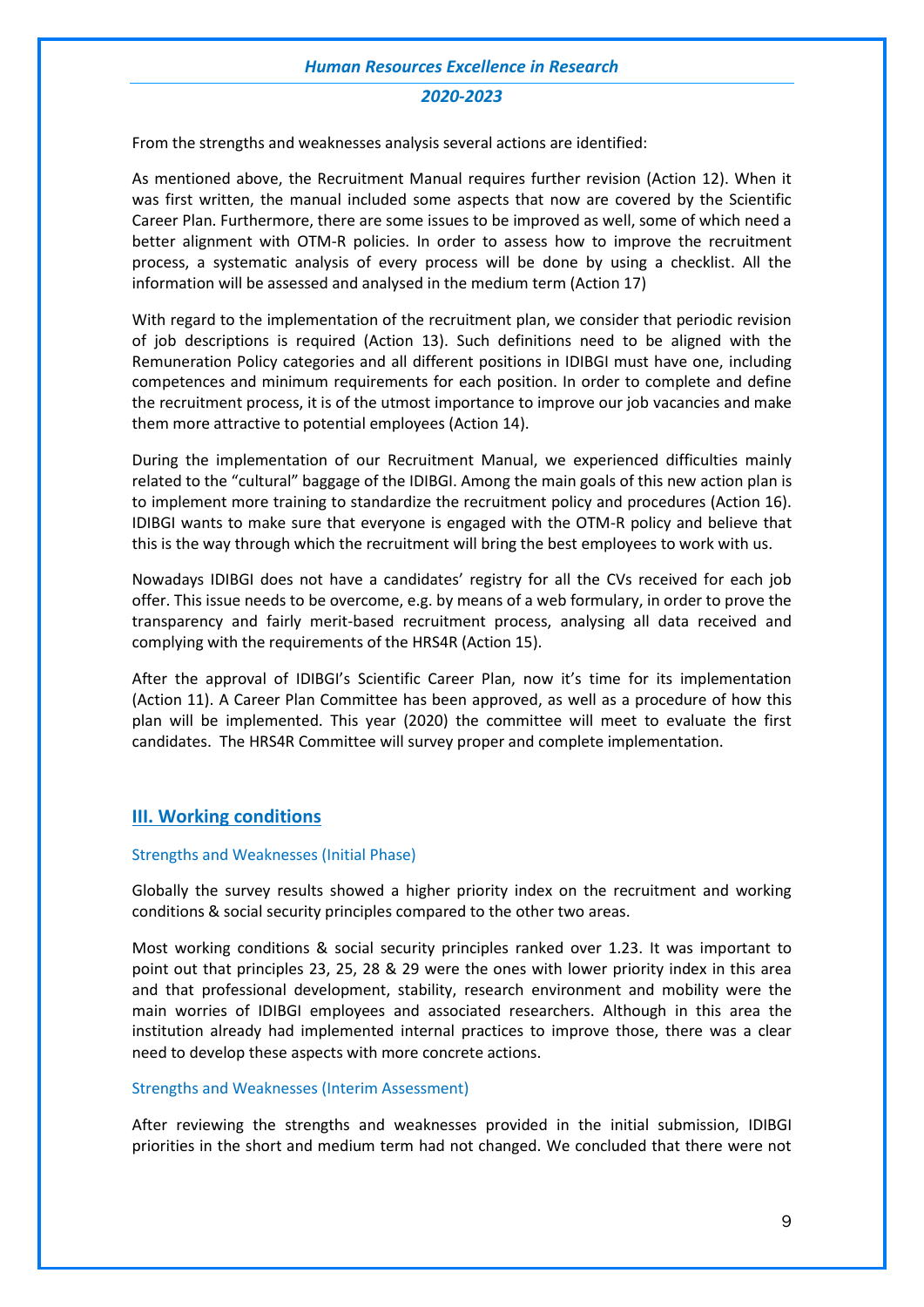#### *2020-2023*

any relevant legislation changes or new internal practices that had an impact on the action plan of the initial analysis.

The departure of the former IDIBGI Director at the end of 2015 and incorporation of the new Director in February 2017 had a great impact on our activities. Although we continued developing the action plan, some actions were delayed, especially those related to Career Development, as they required the involvement of both the Director and the Internal Scientific Committee.

Some strategic decisions adopted the last years might have had a direct influence on the action plan. For instance, IDIBGI did not have a Collective Agreement back in 2014. In 2017 one of the goals of IDIBGI's management was to initiate the negotiations to have one in place. This initiative definitely had a positive impact for the development of the "Working conditions and Social Security" principles.

#### Strengths and Weaknesses (Award Renewal)

Working conditions and Social Security principles have been better evaluated than in 2014, when the first survey was made. According to the priority index of the internal survey done in March 2018, most principles range from 1.13 to 1.19. Only two principles were on the top index priority (i.e. "professional development" and "stability and permanence of employment") with 1.36 and 1.35 priority index, respectively. The principle "Gender balance" is at the bottom of our ranking (prioritu index= 1.04).

By the end of 2015 new laboratory facilities were opened. This allowed having all IDIBGI's laboratory facilities to be in one single building and increased the number of researchers working at IDIBGI. Moreover, researchers were given the possibility of working in a research environment that fulfilled all their needs, fostering transversal interactions between research teams. Also the sense of belonging and the engagement to this common project has improved substantially. However, our laboratories are now at its full capacity due to the increase in the number of employees. It is urgent to extend the lab facilities in the coming years to be according with the needs and demands of the research groups.

After the **Works Council (WC)** was created by the end of 2018, the **Health and Safety Committee** has also been created, with three members of the WC and three members of the IDIBGI Administration, with the counselling to the labour prevention hospital service. The Health and Safety Committee has evaluated all procedures and protocols and has promoted the elaboration of a Biosafety Manual. In order to implement such procedures and protocols, the committee has recommended to hire a **Laboratory Manager position**. Until the date, IDIBGI has not had a Laboratory Manager position. This position was highly required, especially after the COVID-19 pandemic, which has had a great impact on our working routines in the labs and has brought new and tighter biosecurity measures. This situation, combined with the increasing number of employees and needs that need to be covered in our labs has led to the recent employment of IDIBGI's Laboratory and Operations Manager. In addition to this, IDIBGI has the **labour risks documentation and plan**, which are reviewed with the labour prevention hospital service regularly.

Together with the Remuneration Policy, the Board of Trustees approved the **Job Category Inventory** (RLT) (https://www.idibgi.org/ca/content/empleats-p%C3%BAblics). This would be the list of positions that are considered structural and with continuity at our institution. This list includes administration and research support positions, but also other positions in the Service Platforms (Biobank, Statistics, etc) or research groups that are minimally required for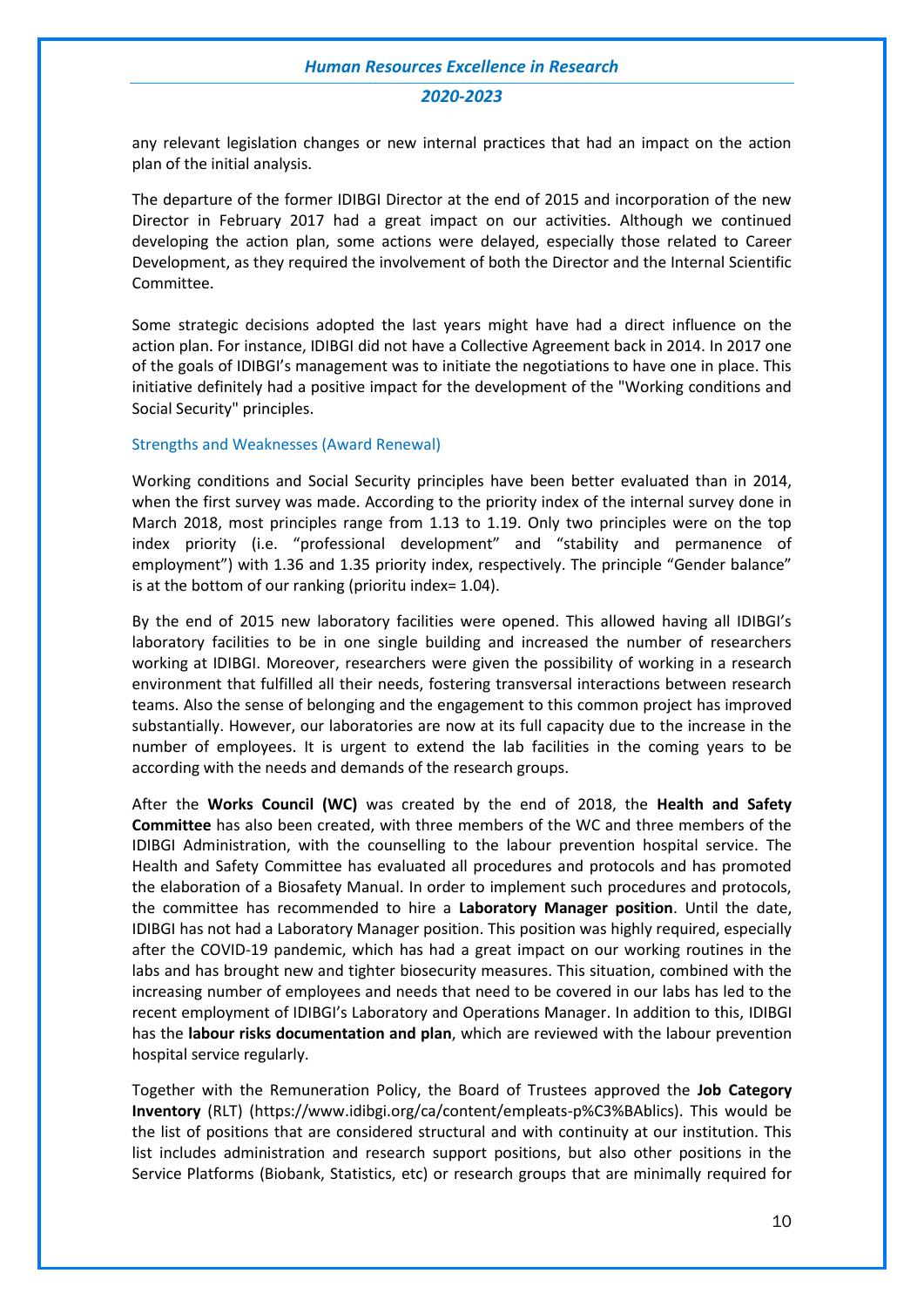#### *2020-2023*

research groups to be able to perform their basic work. With this Job Category Inventory and the possibility given by the 2018 Catalan Budget Law to stabilize those people who by the end of 2017 had been working more than three years with temporary contracts.

In summer 2016 IDIBGI started the **Fundraising Department**. This department is focused on creating awareness in the Girona area and population about IDIBGI and its research. Most importantly, the department aims to secure funding from companies, institutions and individual initiatives (i.e. peer-to-peer funding). This has given the possibility to find another way of funding projects, and launch internal grants to promote the research and cover labour costs, which are often difficult to obtain through competitive funds.

As mentioned before, IDIBGI's Gender Equality Plan has been implemented since 2014 and was updated in May 2018. The project contains an action plan to be developed during the period 2018-22. Also the IDIBGI Scientific Career Plan was approved at the end of 2019 and the forthcoming period will be dedicated to its implementation. The HRS4R Committee will monitor proper implementation of both policies.

With regards to the exploitation of the Intellectual Property Rights and compensation of the inventors (researchers), we experience the lack of a tool aimed to monitor the granting of exploitation benefits. So far, no licences have been extended to third parties, so no compensations have been granted to our researchers yet.

Regarding co-authorship, IDIBGI implemented a policy on **signatures of research publications**  in 2014 and updated the instructions in 2016 and 2018. Specific and more frequent communication is needed to comply with our policy and to improve the correct references of this Institute in publications, taking into account the evaluation agencies policies.

Concerning the complains and appeals principle of the C&C, the CERCA institution has nominated an **Ombusdsperson** for all institutions belonging to CERCA, including IDIBGI. Both, the CERCA Code of Conduct and the Ombusdsperson have to be communicated to the IDIBGI research community.

Finally, it is important to highlight the impact of the recent COVID pandemic in the working conditions. Especially, the lack of remote work policies in place or the difficulties to have remote access to computer. Despite that, IDIBGI has booked very rapid progress in other areas:all new biosafety protocols have been developed and implemented in a short period of time

#### Remarks (Award Renewal)

From the strengths and weaknesses analysis several actions are identified:

As mentioned before, some actions have been developed in the last two years although they were not included in the previous HRS4R Action Plan. These actions have great impact in the HR policies such as the creation of the Works Council (Action 30), the creation of the Health and Safety Committee (Action 20), hiring a Laboratory Manager (Action 21) or the renewal of the Gender Equality Plan (Action 22).

The renewed Gender Equality Plan covers several C&C principles as well: the elaboration of a complete training plan, to provide training on time management, to communicate the existence of new measures to balance professional and family life, to provide training on joint responsibility and conciliation, to create a tool to collect and analyse the use of reconciliation measures, to define strategies for workers' stabilization, to adopt specific measures for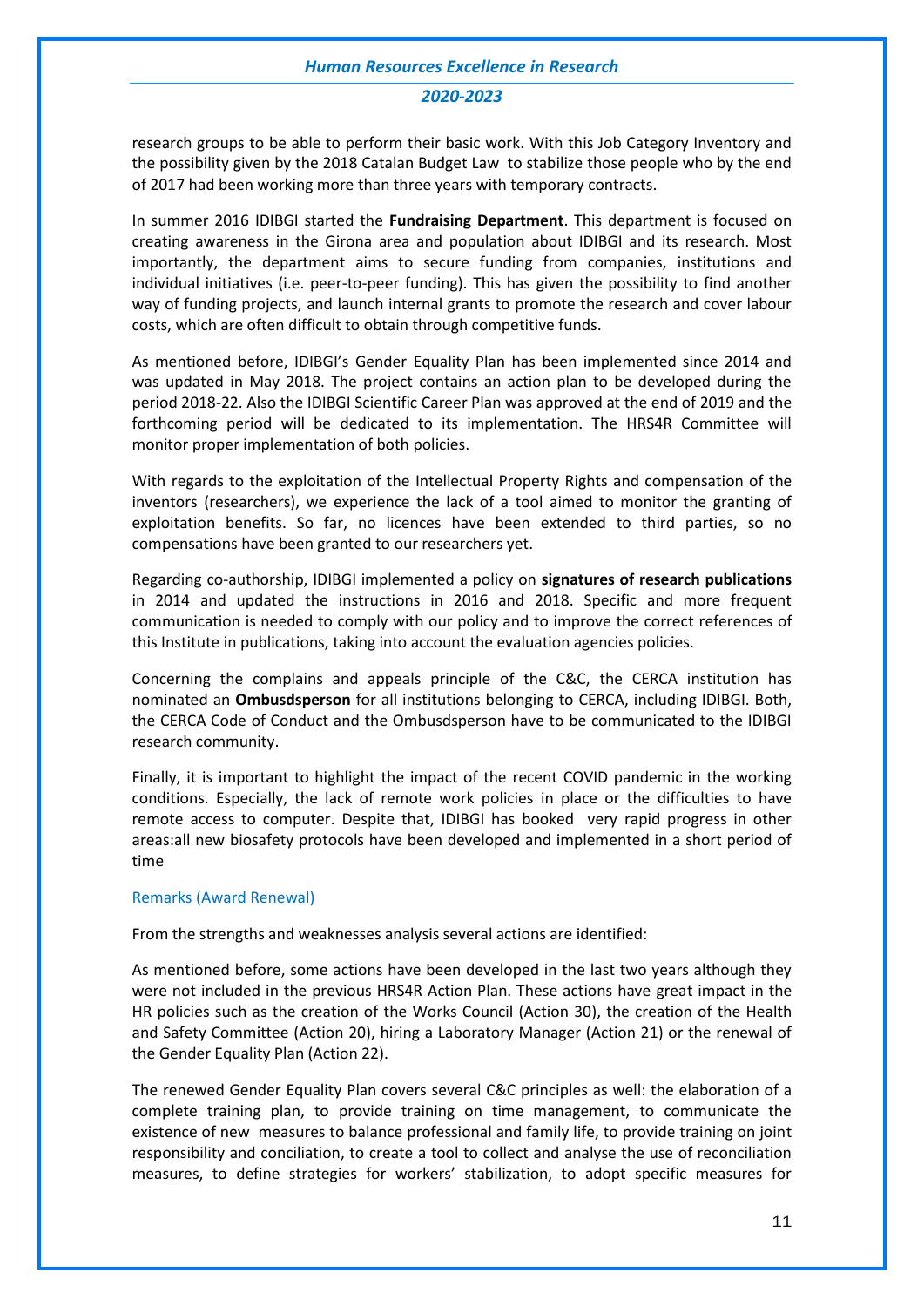#### *2020-2023*

professional development and stabilization of the employees, to define a clear Remuneration Policy, to take actions to make women leadership in biomedical science known in society, to promote gender equality in the creation of committees at IDIBGI. Although many of these actions would fit as part of the HRS4R, we only include those considered more relevant.

One of the more relevant actions to be executed by the HR Department is the Training Plan (Action 37). This document will include all training needs of employees and researchers in our institution, after doing an analysis of those that are compulsory by law, those technical and transversal knowledge and skills required in each category, including soft skills.

The Remuneration Policy was approved by the Board of Trustees early 2019 and it is being implemented since then. However, this is a sensitive and important matter that needs continuous review and improvement (Action 25). Moreover, it is important to monitor additional benefits, such as the compensation for the exploitation of the Intellectual Property Rights. In this regard, we plan to implement a form for researchers that submit new inventions to the Innovation and Transfer Department where the percentage of ownership must be specified (Action 32). In the future, if any exploitation of IPR takes place, we will be able to add derived profit to researcher's salary

The definition of strategies for workers' stabilization and professional development and stabilization measures for IDIBGI employees (Action 23 and Action 24) are also relevant measures for their professional and personal development. The issue itself is challenging (e.g. the complexity of the research system, the government policies that have a big impact, …) and still requires creative solutions in which we are all engaged.

After the approval of the IDIBGI Scientific Career Plan, it is ready for its implementation. A Career Plan Committee and an implementation procedure have been created as well. For the very first time, this Committee has met in 2020 to evaluate the first candidates. The HRS4R Committee will monitor its implementation. Moreover, access to career advice and research support services have to be provided to young researchers. Training sessions have been planned as well (Action 27).

In order to improve the working conditions at IDIBGI it is also relevant to offer appropriate equipment and lab facilities to the research community. To obtain funding to renovate or purchase new equipment, to share equipment with institutions in our field or area, and to extend the building in order to have more laboratory facilities (Action 19) is required in order to fulfil the needs of the increasing number of employees and research groups.

Some actions that can be implemented to improve aspects related to Intellectual Property Rights are, on one side, organising meetings with different departments and specialist units in Hospitals to promote innovation and research (Action 28) and, on the other side, to provide training on this matter (Action 3), as included in our Training Plan.

Mobility is also one of the principles that can be motivated by searching and disseminating available national and international mobility grants (Action 26). Mobility was considered an important requirement for professional development in the Career Plan, especially for higher positions.

To improve co-authorship, an analysis of co-authorship policies (Action 29) from the evaluation agencies should be done to let researchers know the existing framework conditions so that they can enjoy the right to be recognised, listed as a co-author and quoted.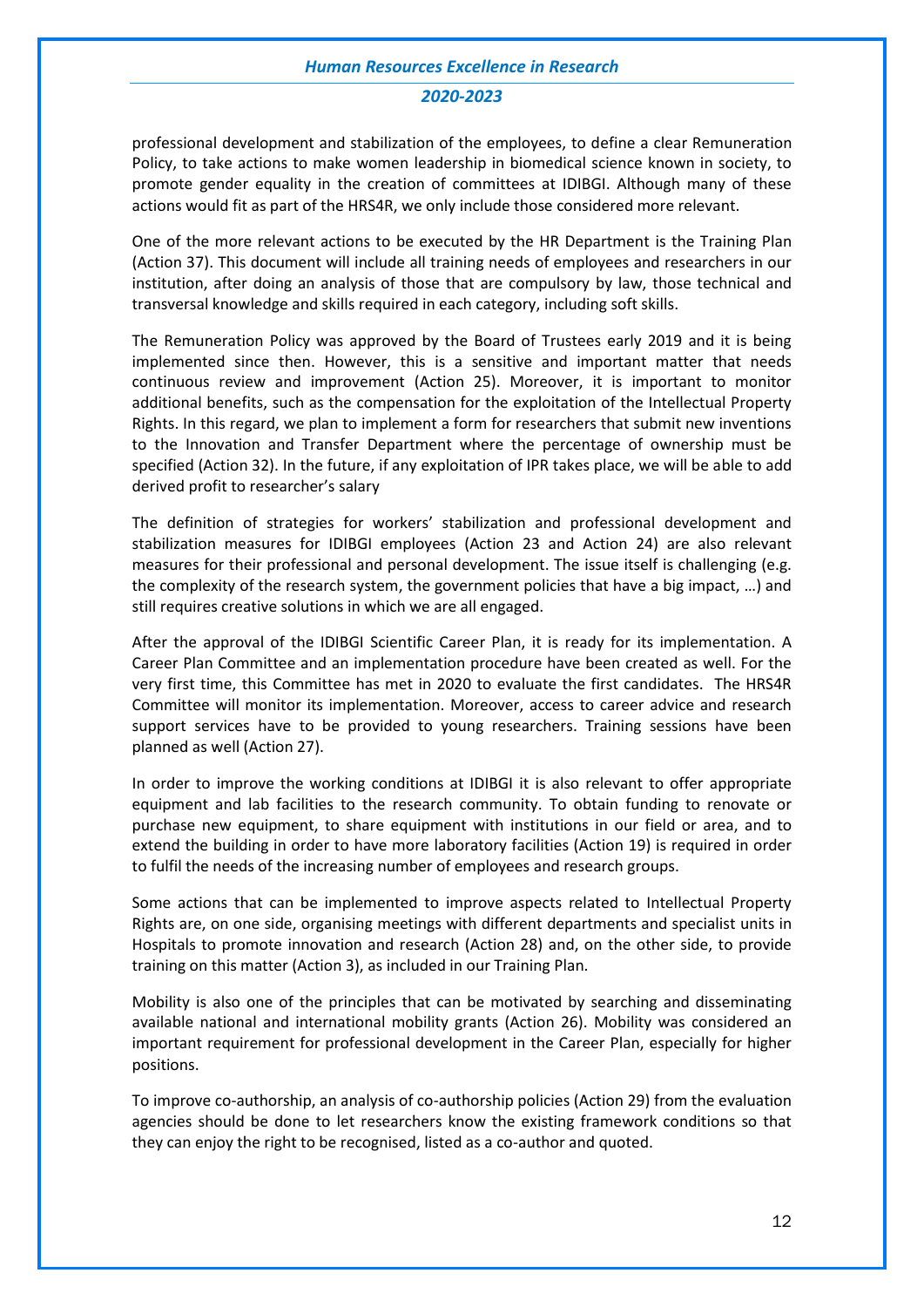#### *2020-2023*

Regarding the Ombudsperson (Action 31), appointed by the CERCA Institution, the existence of this figure will be communicated to improve the complains and appeals principle of the C&C.

Finally, new actions have been identified due to the COVID pandemic crisis. The most important is the need to have a teleworking policy (Action 18). Teleworking was included as a reconciling measure but the use of it was not extended. In that case particular conditions were agreed by the employee and the HR Department.

#### **IV. Training and development**

#### Strengths and Weaknesses (Initial Phase)

On the training area the most relevant results were given on continuous professional development and access to research training and continuous development, generally, for all the professional groups.

Although in this area there was not much existing legislation or internal practices, these principles were not prioritized by the investigators compared to other areas such as recruitment and working conditions.

#### Strengths and Weaknesses (Interim Assessment)

After reviewing the strengths and weaknesses provided in the initial submission, IDIBGI priorities in the short and medium term had not changed. We concluded that there were not any relevant legislation changes or new internal practices that had an impact on the initial analysis of the action plan.

The former IDIBGI Director left at the end of 2015, but it wasn't until February 2nd 2017 that the new one joined IDIBGI. Although we continued developing the action plan, some actions that required the involvement of both the Director and the Internal Scientific Committee had to be delayed, especially those related to Career Development. In this area the action to create an internal committee with principal investigators and workers to evaluate career plans and training remained pending.

#### Strengths and Weaknesses (Award Renewal)

Training and development have diverse priority index, from 1.08 ("Relation with supervisors") to 1.35 ("Access to research training and continuous development").

The approved IDIBGI Scientific Career Plan will be implemented during this year (2020). The Career Plan Committee and implementation procedures have been approved. The first candidates to the Career Plan Committee will be evaluated soon along the year. The HRS4R Committee will monitor proper implementation of the Career Plan.

The IDIBGI Ethical and Code of Conduct approved in 2019 and the CERCA Code of Conduct are tools to support some of the C&C principles, such as "Relation with supervisors", "Supervision and managerial duties" and "Supervision".

In this area the Training Plan is relevant, as mentioned before. It must summarize all the training needed by employees at our Institution, and will be elaborated after doing exhaustive analysis of the training needs that are compulsory by law, those technical and transversal knowledge and skills required in each category, including soft skills. IDIBGI is complying with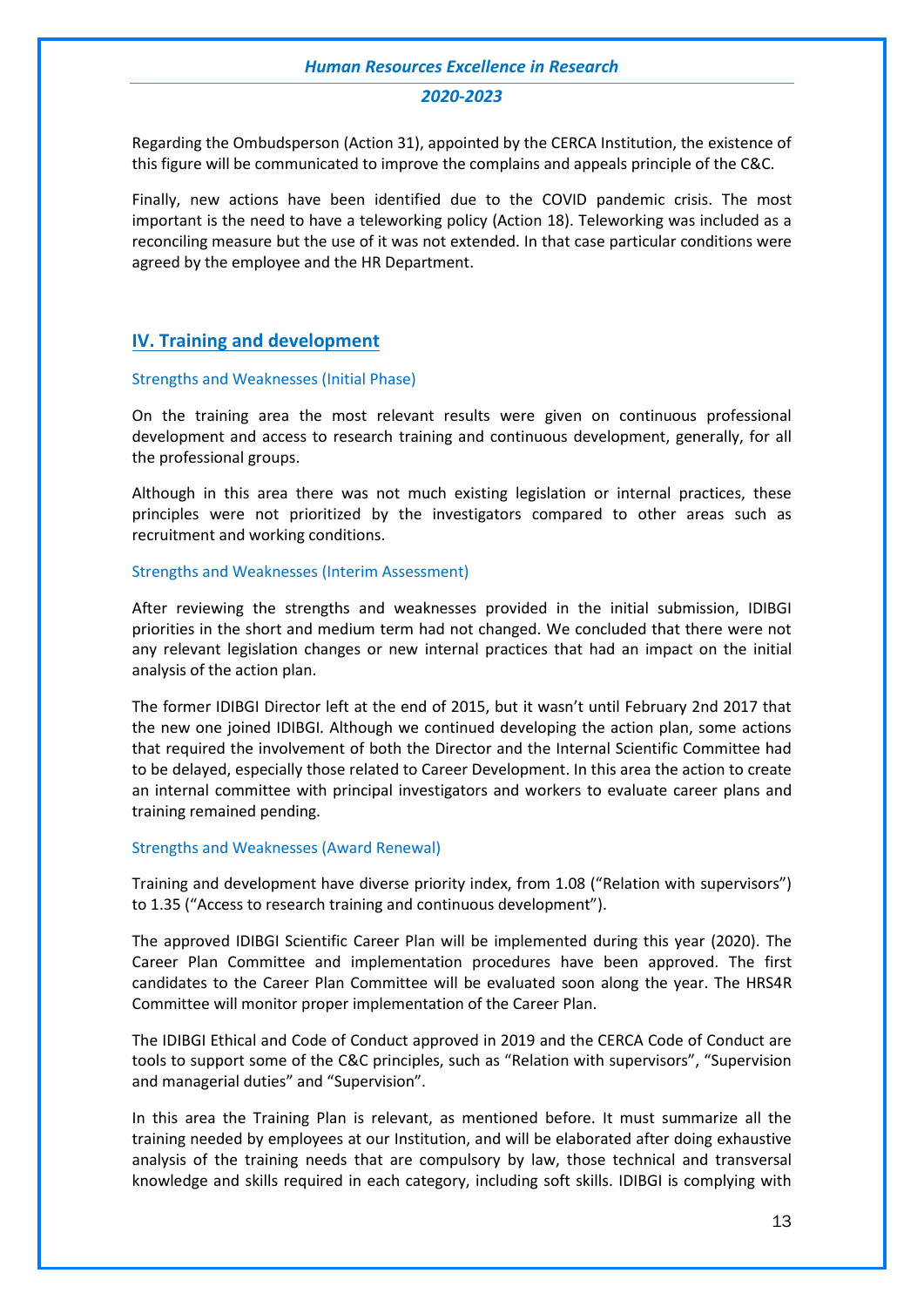#### *2020-2023*

trainings that are considered compulsory by law, English language, the organization of Seminars and Conferences, and other training events that have been identified in the Gender Equality Plan or research support departments (grants office, etc).

#### Remarks (Award Renewal)

From the strengths and weaknesses analysis several actions are identified:

The Training Plan is being developed (Action 37). The plan contains the process description of how to identify those internal/organizational needs and how the institution may cover all training requirements among different staff positions. The plan covers all training needs detected along all the areas.

Training on public speeches and leadership, among other soft skills (Action 35) will be included as well, in order to improve the dissemination of knowledge. The Training Plan should foresee other relevant actions aimed at improving the dissemination of the training activities and promoting seminars and conferences provided at the IDIBGI, covering different research topics of interest (Action 33 and Action 34).

Finally, it is advised that senior researchers should devote particular attention to their multifaceted role as supervisors, mentors, career advisors and lab leaders. It is important for such researchers to elaborate a mentorship process for young researchers and students also considering career development and future issues (Action 36).

#### Have any of the priorities for the short- and medium term changed?

Our priorities are well defined in the Strategic Plan 2018-2022. Any priorities concerning human resources are developed in the HRS4R action plan and Equality Plan.

We do not usually change the priorities defined in the plans, but we might redirect them or add other priorities that arise due to external circumstances.

This year with the worldwide COVID-19 pandemic ongoing, many priorities were forced to be redefined. As we already mentioned, the COVID-19 pandemic has impacted on the laboratory working routines and biosecurity. Currently, training, ensuring that protection tools are available and used properly and new rules of behaviour and safety at work for all employees are highly prioritised.

Many workers have had to work remotely from home, despite the fact that teleworking is not regulated at IDIBGI. This is a new challenge that the pandemic has turned into a new priority. Therefore a new action in order to regulate teleworking needs to be initiated (Action 18). Nowadays most of our employees can work from home, but a regulation for the future of the institution is needed, so that this way of working can be implemented with the corresponding conditions agreed with the workers. During the pandemic working from home has been a need, but it is true that a good teleworking policy might help professionals to reconcile better and be able to increase their efficiency.

Have any of the circumstances in which your organisation operates, changed and as such have had an impact on your HR strategy?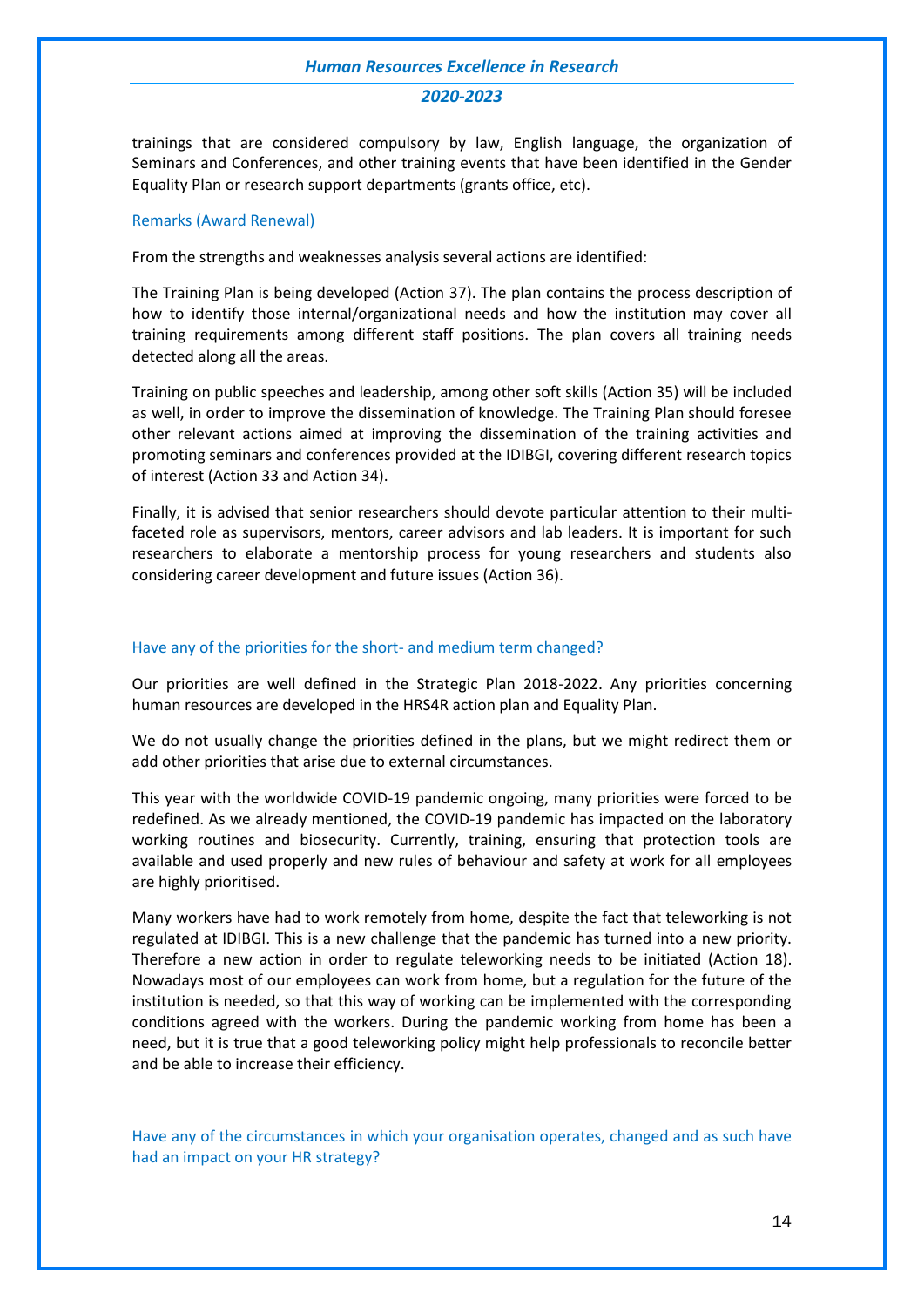#### *2020-2023*

On December 3, 2019, the Catalan Government approved an Agreement creating a Strategic Alliance between the research and innovation institutes of the Health System of Catalonia (IRISCAT), with the aim to incorporate a large number of institutes into the alliance ( about 19 health research institutions).

IRISCAT's mission is to develop a coordinated strategy of the research and innovation institutes of the Catalan health system to make better use of the advantages conferred by the size and high level of standards of the Catalan healthcare and research organizations.

The areas on which the objectives, lines of action and actions of the Strategic Plan will be defined are:

- clinical and translational research
- Interinstitutional scientific lines
- Internationalization
- Innovation
- Scientific-technical services to support research
- Administration and management support
- RRI (Responsible Research & Innovation)

Although IRISCAT was conceived in 2016 it has not been until December 2019 that the Catalan Government has formally approved the alliance. Since then IDIBGI has participated in many internal meetings between the Health Department and the 7 Catalan Health institutes (ICS), leading to coordinated actions.

For example, with regards to the teleworking, during the pandemic a work group with HR expertise made an analysis of the teleworking situation in order to stablish a common minimum regulation for all institutes.

Also, during the pandemic all IRISCAT institutions developed together a common document with guidelines to go back to work progressively in a safe manner, which contained consensuated measures in order to offer more security and efficiency to the research organizations.

This coordination will be extended to all the strategical IRISCAT areas, giving IDIBGI the chance to be able to share and know experiences, policies, etc. from other institutes. Being able to share the expertise is an opportunity to work better and more efficiently in many aspects, especially for a relatively small institute like IDIBGI.

#### Are any strategic decisions under way that may influence the action plan?

In June 2019 IDIBGI participated in the FEDER funds call to obtain funding for singular institutional projects that allow the generation of excellent research, the attraction of talent and the development of knowledge transfer and valorisation activities. The call means to cofund projects targeted to the construction, the acquisition, the rehabilitation or the substantial extension of buildings for R&D infrastructures, through the allocation Generalitat de Catalunya's resources.

IDIBGI's proposal aims to expand the IDIBGI laboratories in the same building in which we are currently located. Obtaining public funds through the FEDER call would allow an organic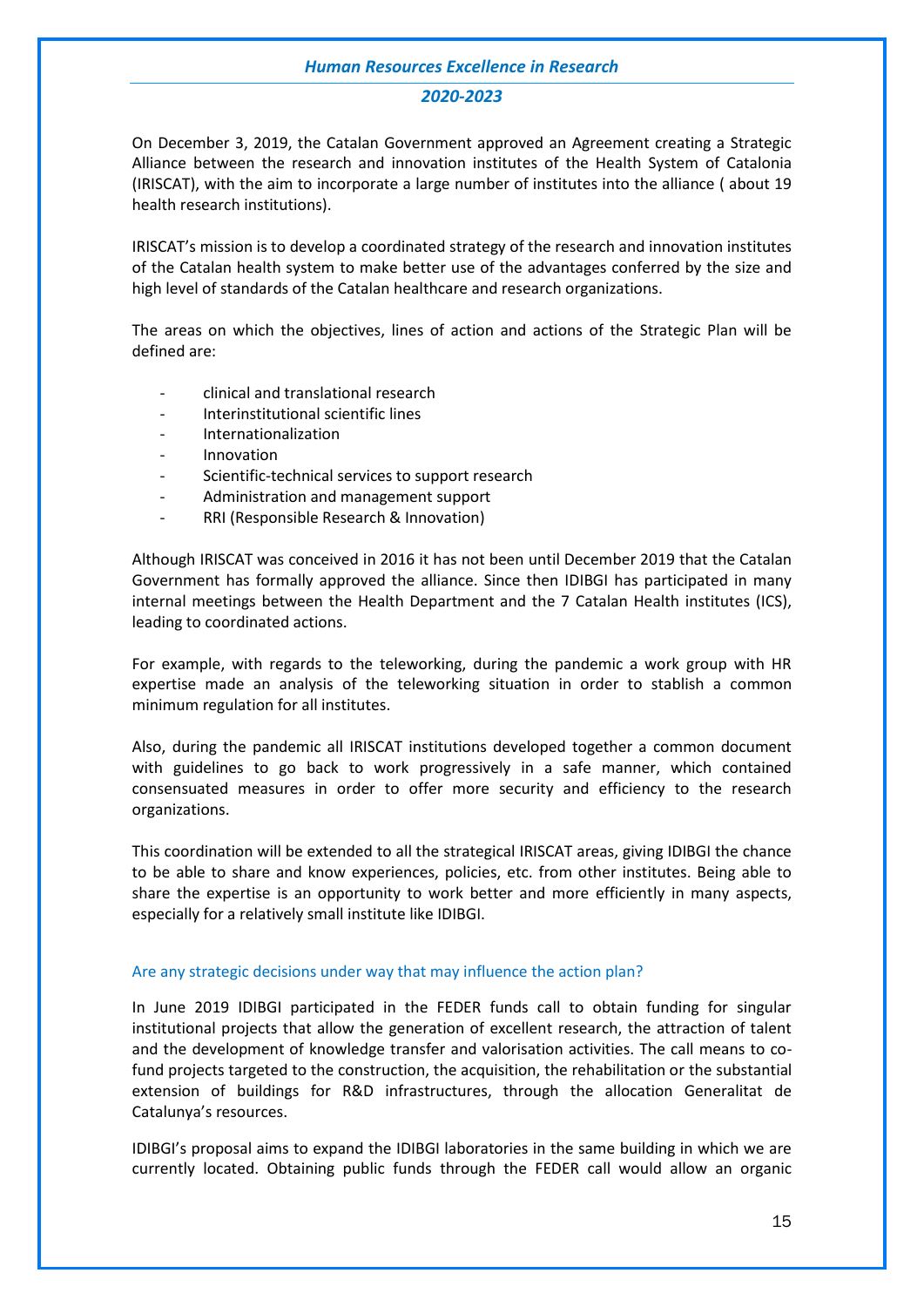#### *2020-2023*

growth of the institute by being able to allocate a larger number of researchers in our groups, include the Imaging and Mental Health groups in our facilities and purchase equipment. Despite the fact that formal final confirmation of the granting of such funds is still pending we have received a positive provisional resolution in July 2020, which has led to a new action to be included in the plan, that is to build new laboratory facilities (Action 39).

Moreover, the pandemic has already been conditioning some strategic decisions and our priorities during the last months. We expect that this exceptional situation will continue to influence the action plan as long as it continues to strike and does not get resolved.

## <span id="page-16-0"></span>**3. ACTION PLAN**

The IDIBGI Working Group has defined the following action plan in accordance with the results of the gap analysis.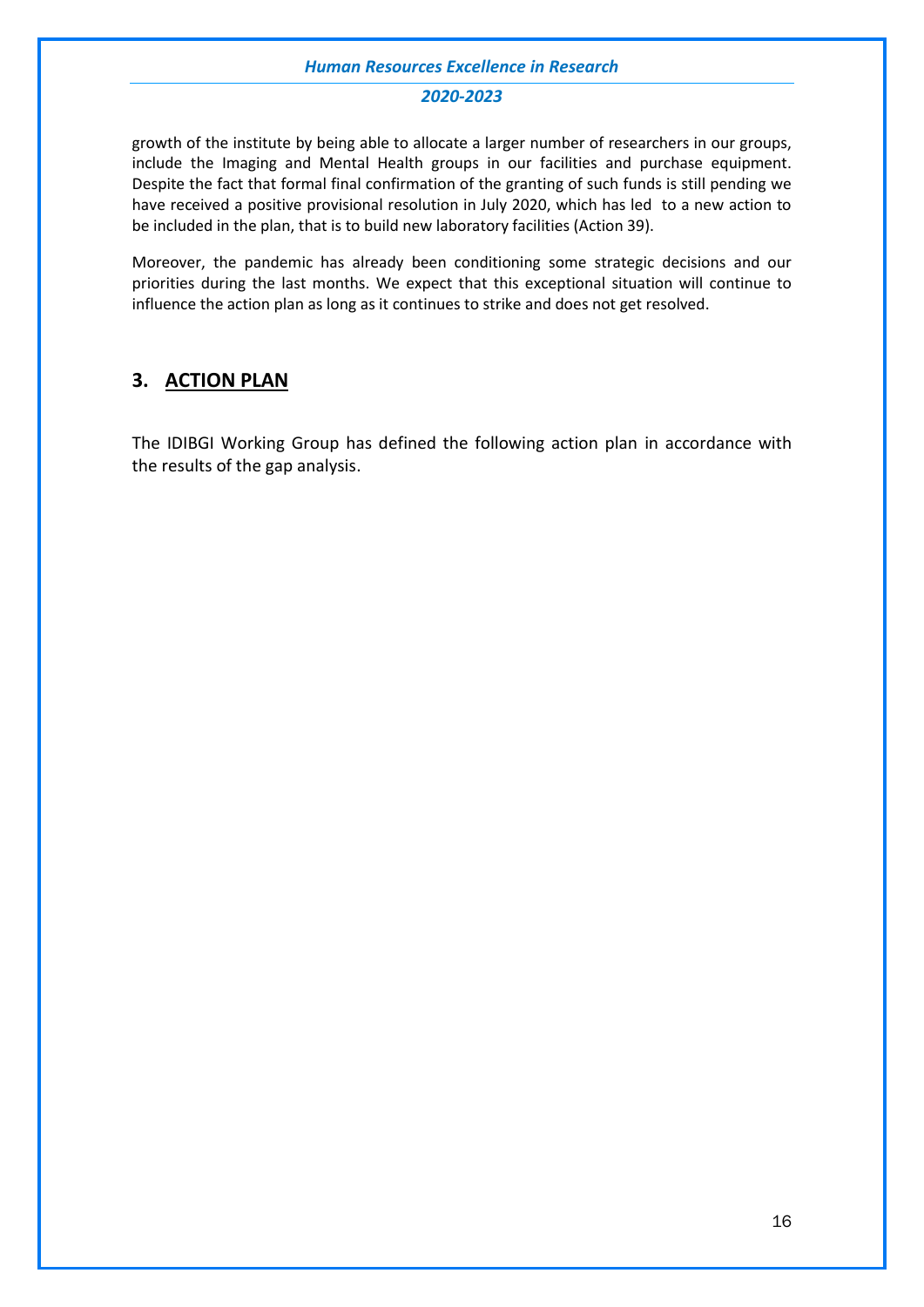|                         | <b>Ethical and professional aspects</b> |                                   |                                                                                                                                         |                       |                               |                            |                                           |
|-------------------------|-----------------------------------------|-----------------------------------|-----------------------------------------------------------------------------------------------------------------------------------------|-----------------------|-------------------------------|----------------------------|-------------------------------------------|
| <b>Action Nr. &amp;</b> | <b>EURAXESS Nr.</b>                     | <b>C&amp;C</b>                    | <b>Action</b>                                                                                                                           | <b>Current Status</b> | <b>Timeframe</b>              | Responsible<br><b>Unit</b> | Indicator(s) / Target                     |
| 1                       | 28                                      | 1, 2, 3, 34                       | Disseminate the IDIBGI and CERCA Code of<br>Conduct through training sessions and<br>newsletter                                         | <b>IN PROGRESS</b>    | Sustained<br>action           | DIR / COM                  | Nr of communications &<br>Nr of trainings |
| $\overline{2}$          | 29                                      | 2, 3, 4                           | Review the Welcome Manual, give more<br>emphasis to the Codes of Conduct                                                                | <b>NEW</b>            | Q2 2021                       | <b>COM</b>                 | Document                                  |
| 3                       | 30                                      | 5, 31                             | Training on IPR and Science Law. Include these<br>sessions in the Training Plan                                                         | <b>NEW</b>            | Q2 2021<br>Q2 2022<br>Q2 2023 | IN / HR                    | Agenda & Nr of attendees                  |
| 4                       | 31                                      | 5, 8                              | Implement a registry of the research results<br>for the researchers at all stages (thesis,<br>publications, patents, reports, products) | <b>NEW</b>            | Q2 2022                       | DIR / SDM                  | Registry                                  |
| 5                       | 32                                      | $\overline{7}$                    | Disseminate the IDIBGI Code of Good<br>Practices in research                                                                            | <b>IN PROGRESS</b>    | Sustained<br>action           | <b>COM</b>                 | Nr of communications                      |
| 6                       | 33                                      | $\overline{7}$                    | Training on Data Protection. Include these<br>sessions in the Training Plan                                                             | <b>IN PROGRESS</b>    | Q2 2019<br>Q2 2021<br>Q2 2023 | DPM / HR                   | Agenda & Nr of attendees                  |
| 7                       | 34                                      | 8                                 | Training on Open Access. Include these<br>sessions in the Training Plan                                                                 | <b>IN PROGRESS</b>    | Q4 2019<br>Q4 2021<br>Q4 2023 | DIR / HR                   | Agenda & Nr of attendees                  |
| 8                       | 35                                      | 8, 9                              | Create the Communication Department                                                                                                     | <b>COMPLETED</b>      | Q1 2020                       | <b>DIR</b>                 | Appointment of<br>communication manager   |
| 9                       | 36                                      | 8, 9                              | Develop a Communication Plan                                                                                                            | <b>IN PROGRESS</b>    | Q1 2021                       | <b>COM</b>                 | Document                                  |
| 10                      | 37                                      | 9                                 | Disseminate to society IDIBGI's research<br>activity (organize visits, press releases, post on<br>social media, etc.)                   | <b>IN PROGRESS</b>    | Sustained<br>action           | COM / FU                   | Nr of communications &<br>Nr of events    |
| 11                      | 38                                      | 11, 18, 19, 20,<br>21, 28, 29, 33 | Activate the implementation of the Career<br>Plan for researchers                                                                       | <b>EXTENDED</b>       | Q4 2021                       | <b>CPC</b>                 | Meeting minutes                           |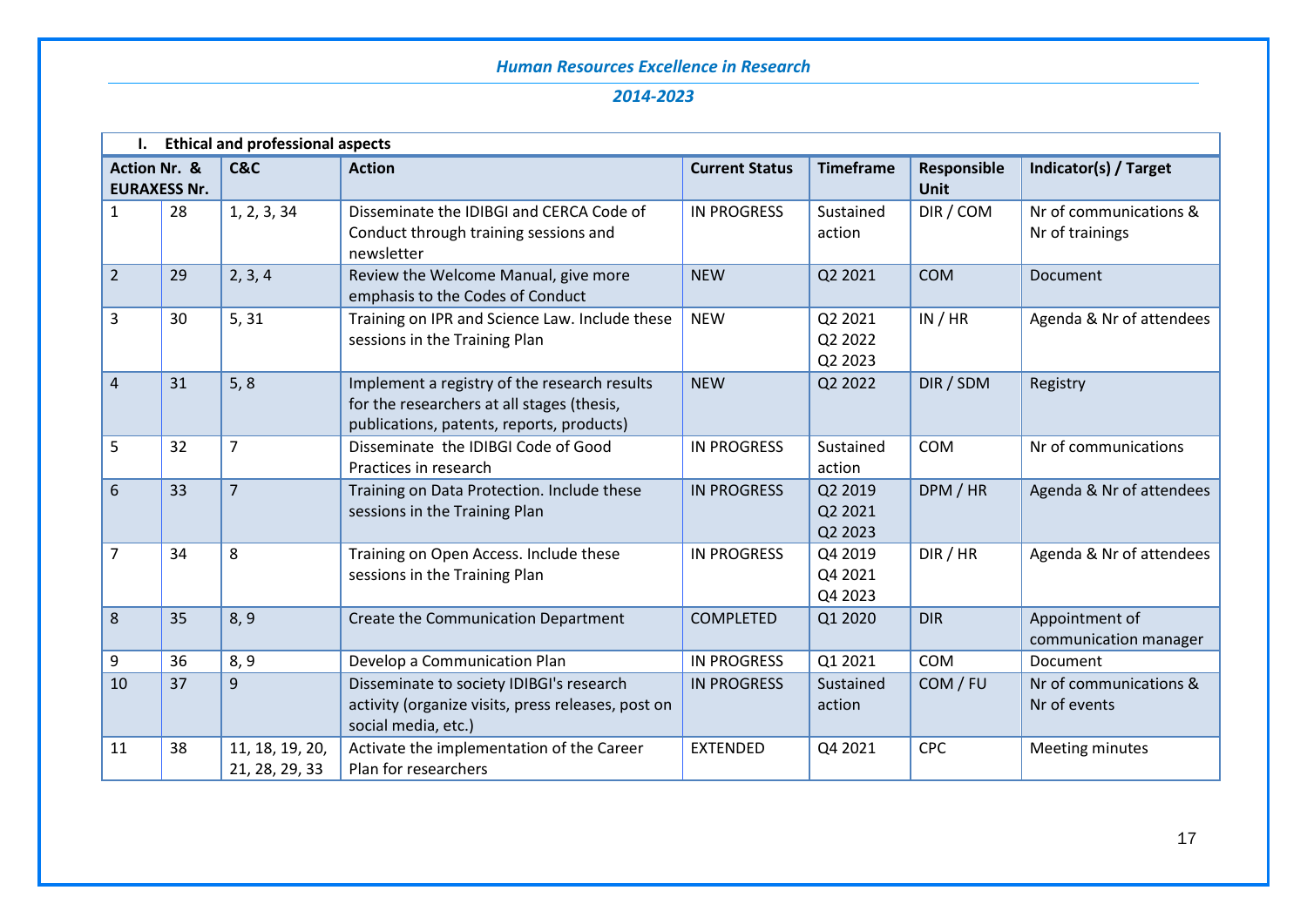| Н.                      | <b>Recruitment and selection</b> |                                          |                                                                                         |                       |                               |                            |                                      |
|-------------------------|----------------------------------|------------------------------------------|-----------------------------------------------------------------------------------------|-----------------------|-------------------------------|----------------------------|--------------------------------------|
| <b>Action Nr. &amp;</b> | <b>EURAXESS Nr.</b>              | C&C                                      | <b>Action</b>                                                                           | <b>Current Status</b> | <b>Timeframe</b>              | Responsible<br><b>Unit</b> | Indicator(s) / Target                |
| 12                      | 39                               | 12, 13, 14, 15,<br>16, 17, 18, 19,<br>20 | Update the Recruitment Manual                                                           | IN PROGRESS           | Q1 2021                       | <b>HR</b>                  | Document                             |
| 13                      | 40                               | 13                                       | Improve job descriptions                                                                | <b>IN PROGRESS</b>    | Q2 2019<br>Q2 2022            | <b>HR</b>                  | Document                             |
| 14                      | 41                               | 13                                       | Make job offers more attractive for candidates                                          | <b>IN PROGRESS</b>    | Q4 2019<br>Q4 2021<br>Q4 2023 | <b>HR</b>                  | Document                             |
| 15                      | 42                               | 13                                       | Create an application registry from candidates<br>that apply through IDIBGI's a website | <b>NEW</b>            | Q4 2020                       | <b>HR</b>                  | Registry                             |
| 16                      | 43                               | 14                                       | Train the team leaders in selection procedures                                          | <b>NEW</b>            | Q2 2019<br>Q4 2020<br>Q4 2022 | <b>HR</b>                  | Nr of trainings & Nr of<br>attendees |
| 17                      | 44                               | 12, 13, 14, 15,<br>16, 17, 18, 19,<br>20 | Assessment of the recruitment processes<br>according to the OTM-R policy                | <b>NEW</b>            | Q2 2023                       | <b>HR</b>                  | Report                               |

|                         |                     | III. Working conditions |                                                                                                                                                                                                   |                       |                  |                     |                                        |
|-------------------------|---------------------|-------------------------|---------------------------------------------------------------------------------------------------------------------------------------------------------------------------------------------------|-----------------------|------------------|---------------------|----------------------------------------|
| <b>Action Nr. &amp;</b> | <b>EURAXESS Nr.</b> | C&C                     | <b>Action</b>                                                                                                                                                                                     | <b>Current Status</b> | <b>Timeframe</b> | Responsible<br>Unit | Indicator(s) / Target                  |
| 18                      | 45                  | 24                      | Define teleworking policies                                                                                                                                                                       | <b>NEW</b>            | Q1 2021          | HR.                 | Document                               |
| 19                      | 46                  | 23                      | Expand lab facilities, equipment and service<br>platforms (subject to raise external funding<br>and collaborative agreements with other<br>research institutions and universities for<br>sharing) | IN PROGRESS           | Q4 2023          | LAB / DIR           | Funding obtained & Nr of<br>agreements |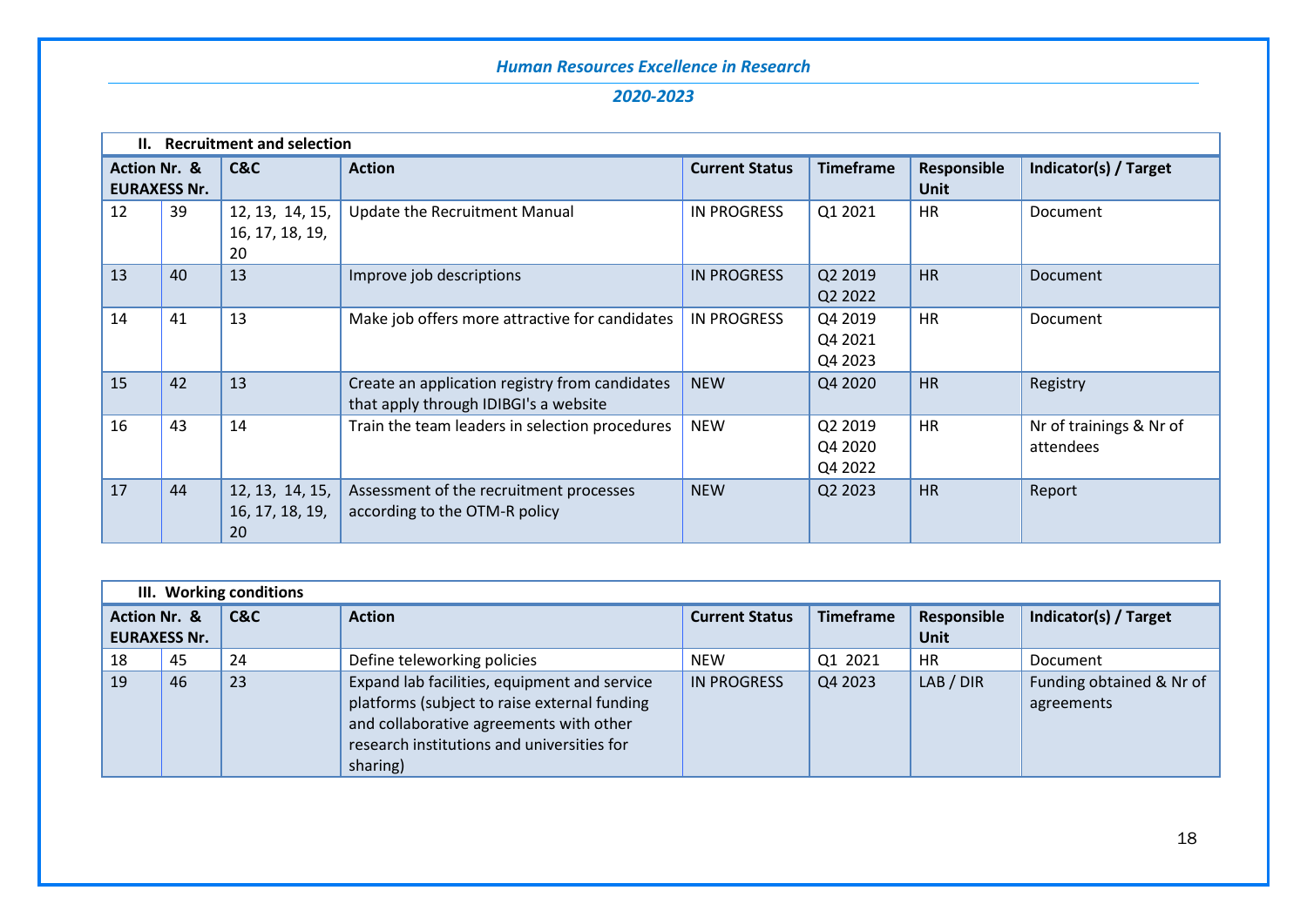| 20 | 47 | 23, 24         | Create the Health and Safety Committee                                                                                          | <b>COMPLETED</b>   | Q2 2019                       | <b>DIR</b>     | Meeting minutes                   |
|----|----|----------------|---------------------------------------------------------------------------------------------------------------------------------|--------------------|-------------------------------|----------------|-----------------------------------|
| 21 | 48 | 23, 24         | Hire a Lab Manager                                                                                                              | <b>COMPLETED</b>   | Q3 2020                       | <b>DIR</b>     | Appointment of the Lab<br>Manager |
| 22 | 49 | 10, 24, 27     | Renew the Gender Plan                                                                                                           | COMPLETED          | Q1 2019                       | <b>GEC</b>     | Document                          |
| 23 | 50 | 25             | Contribute to defining strategies for staff<br>stabilization                                                                    | <b>EXTENDED</b>    | Sustained<br>action           | ISC / DIR      | List of Actions                   |
| 24 | 51 | 25             | Define measures to promote professional<br>development and stabilization of the<br>workforce                                    | <b>EXTENDED</b>    | Sustained<br>action           | ISC / DIR      | List of Mesures                   |
| 25 | 52 | 26             | Review and update, if necessary, the<br>remuneration policy                                                                     | <b>IN PROGRESS</b> | Q2 2021<br>Q2 2022<br>Q2 2023 | <b>DIR</b>     | Document                          |
| 26 | 53 | 29             | Disseminate mobility grants for short stays to<br>researchers and encourage them to apply                                       | <b>IN PROGRESS</b> | Sustained<br>action           | PM             | Nr of communications              |
| 27 | 54 | 22, 28, 29, 30 | Give career advice and information to young<br>researchers (individual grants, collaborations,<br>research servicies available) | <b>NEW</b>         | Q3 2021<br>Q3 2023            | PM / CPC       | Agenda & Nr of attendees          |
| 28 | 55 | 31             | Organise meetings with Hospital Departments<br>and Specialist Units to promote innovation<br>and research                       | <b>NEW</b>         | Q3 2023                       | ISC / DIR / IN | Meeting minutes                   |
| 29 | 56 | 32             | Carry out an analysis of the co-authorship<br>policy of the the evaluation agencies (AQU,<br>ANECA)                             | <b>NEW</b>         | Q1 2023                       | ISC / DIR      | Document                          |
| 30 | 57 | 35             | Create the Works Council                                                                                                        | COMPLETED          | Q1 2019                       | DIR / WC       | Meeting minutes                   |
| 31 | 58 | 34             | Introduce the CERCA Ombudsperson to the<br><b>IDIBGI community</b>                                                              | <b>NEW</b>         | Q2 2021<br>Q2 2022<br>Q2 2023 | <b>COM</b>     | Nr of communications              |
| 32 | 59 | 31             | Create a form & database to monitor the<br>ownership percentage of the inventions and<br>compensations of IPR explotation       | <b>NEW</b>         | Q2 2021                       | IN             | Form & Database                   |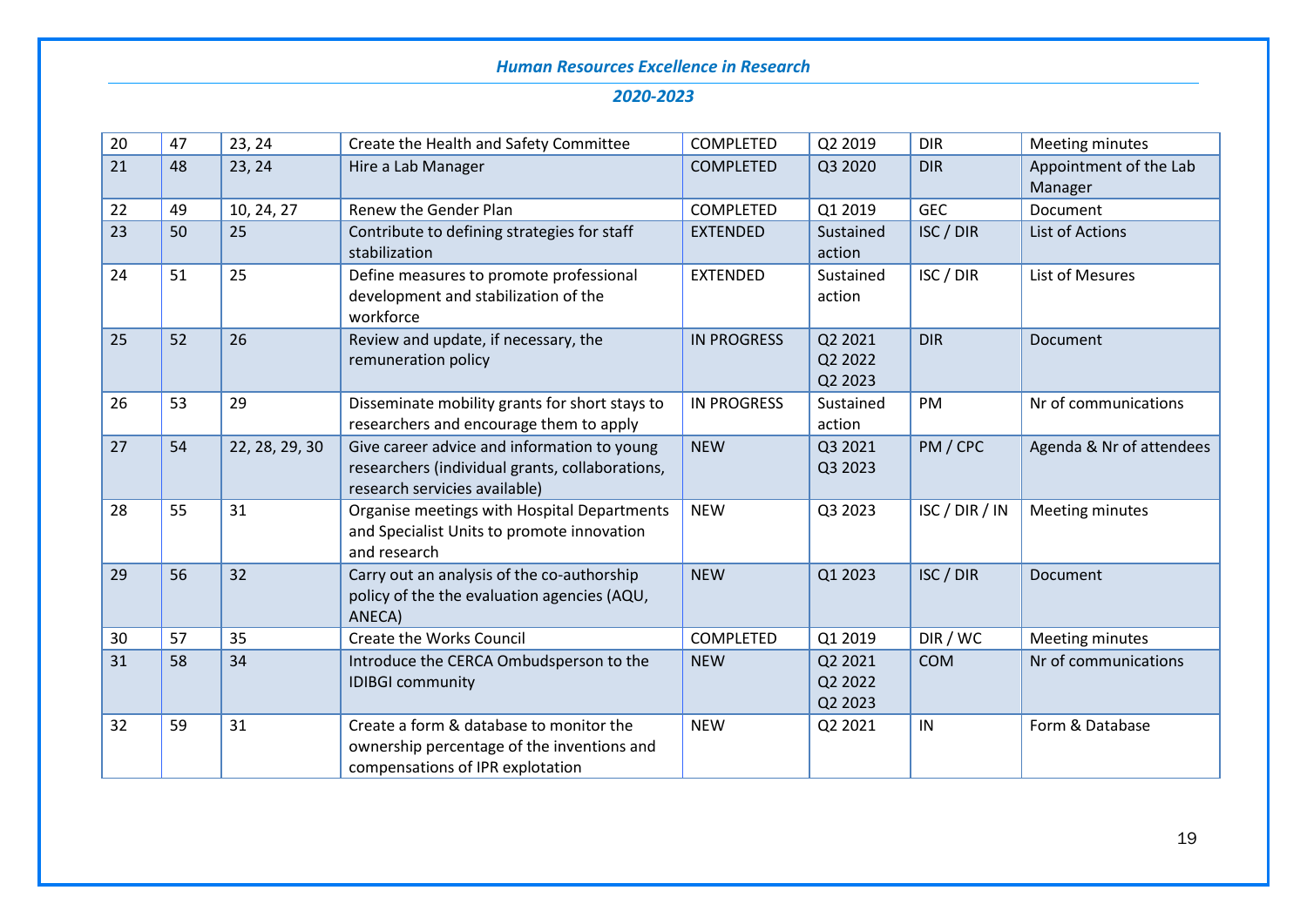|                         | IV. Training and development |            |                                                                                                                              |                       |                  |                            |                                           |
|-------------------------|------------------------------|------------|------------------------------------------------------------------------------------------------------------------------------|-----------------------|------------------|----------------------------|-------------------------------------------|
| <b>Action Nr. &amp;</b> | <b>EURAXESS Nr.</b>          | C&C        | <b>Action</b>                                                                                                                | <b>Current Status</b> | <b>Timeframe</b> | Responsible<br><b>Unit</b> | Indicator(s) / Target                     |
| 33                      | 60                           | 38, 39     | Improve the dissemination of training and<br>dissemination/outreach activities (courses,<br>lecture series, etc.)            | <b>COMPLETED</b>      | Q4 2020          | <b>COM</b>                 | Nr of coommunications                     |
| 34                      | 61                           | 38, 39     | Improve and promote IDIBGI's Seminar and<br>Conference series                                                                | <b>IN PROGRESS</b>    | Q4 2021          | DIR / COM                  | Nr of conferencies and Nr<br>of attendees |
| 35                      | 62                           | 33, 37     | Training on public speaking, leadership and<br>other training on soft skills. Include these<br>sessions in the Training Plan | <b>NEW</b>            | Q1 2022          | <b>HR</b>                  | Agenda & Nr of attendees                  |
| 36                      | 63                           | 36, 37, 40 | Develop a mentoring process for staff and<br>students                                                                        | <b>NEW</b>            | Q2 2021          | HR / LAB                   | Document                                  |
| 37                      | 64                           | 38, 39     | Develop a Training Plan                                                                                                      | IN PROGRESS           | Q4 2020          | <b>HR</b>                  | Document                                  |
| 38                      | 65                           | 38, 39     | Develop a Succession Planning Process for R4                                                                                 | <b>NEW</b>            | Q3 2022          | <b>HR</b>                  | Document                                  |

| RESPONSIBLE UNITS ACRONYMS                        | WC: Works Council                         |
|---------------------------------------------------|-------------------------------------------|
| R: Human Resources Department                     | LAB: Lab Manager                          |
| <b>DIR: General Management</b>                    | SDM: Scientific Data Manager              |
| <b>COM: Communication Department</b>              | <b>DPT: Data Protection Manager</b>       |
| IN: Innovation and Technology Transfer Department | <b>CPC: Career Plan Committee</b>         |
| PM: Projects Management Department                | <b>GEC: Gender Committee</b>              |
| FU: Fundraising Department                        | <b>ISC: Internal Scientific Committee</b> |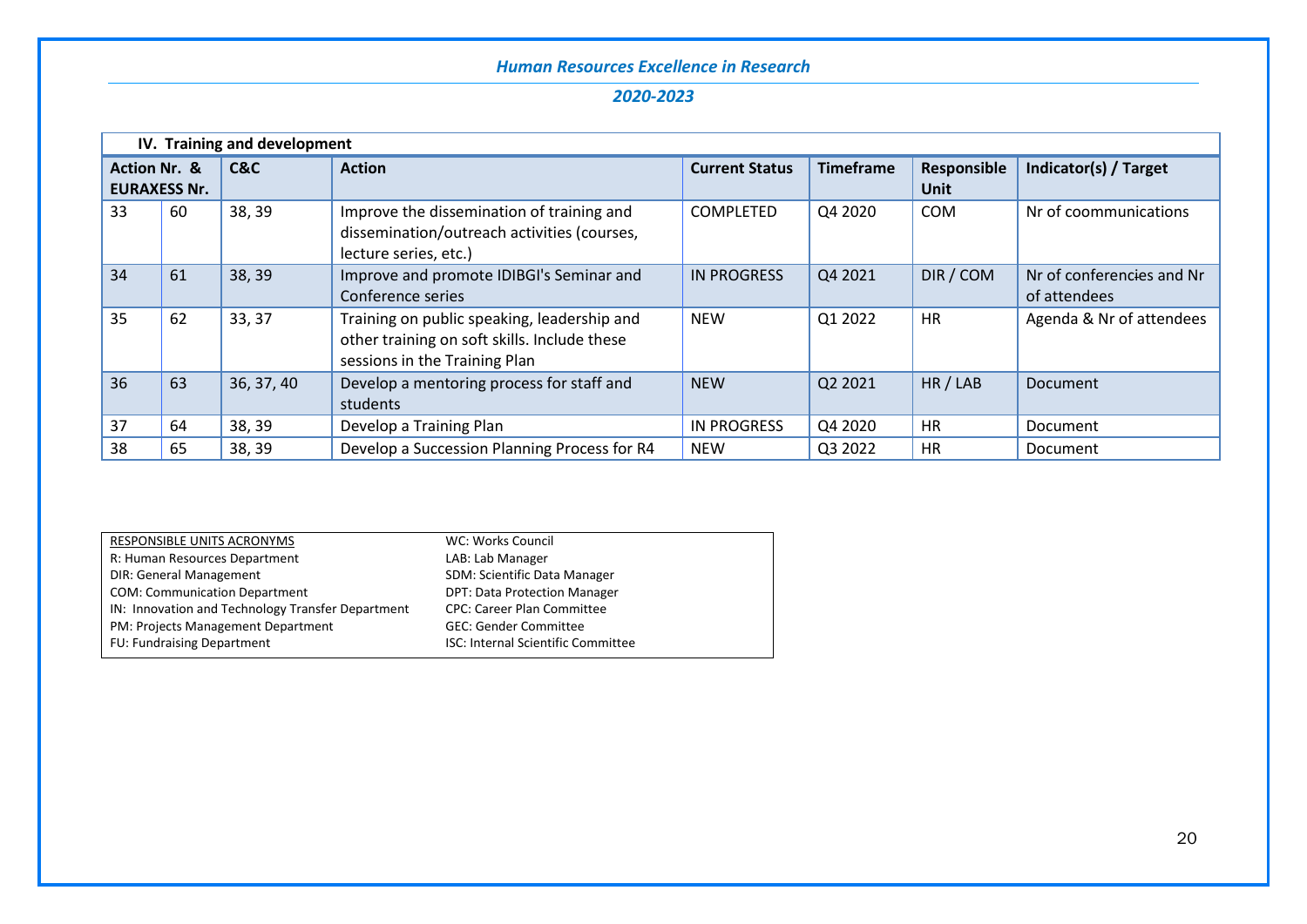#### *2014-2023*

#### **OTM-R PRINCIPLES**

Our organisation has been working towards an Open, Transparent and Merit-Based Recruitment Policy. Here we define the progress of the implementation versus the initial phase:

#### Comments on the implementation of the OTM-R principles (Initial Phase)

Our organisation entered the HRS4R process prior to the publication of the OTM-R toolkit.

Comments on the implementation of the OTM-R principles (Internal Review for Interim Assessment)

OTM-R tool became available just when we started developing all the actions related to the Recruitment Manual, so we took it into consideration when doing so. For this reason, we approved a Recruitment Manual according to the principles included in the OTM-R toolkit.

Comments on the implementation of the OTM-R principles (Internal Review for Award Renewal)

OMT-R tool has improved selection processes at IDIBGI, especially the ones concerning the recruitment of new researchers. The OTM-R principles have also created awareness on our internal procedures and certain aspects of our recruitment manual that needed further improvement. Those have been only identified once the manual was ongoing.

One of the aspects for improvement concerns section 3 of the OTM-R tool. We have dedicated great efforts to provide training for Principal Investigators, however existing practices due to the "cultural baggage" at the institution make the implementation of the new guidelines challenging. We need to work on this but we think that the new generation of investigators is complying with the principles required as they become familiar with those since they are recruited at our centre.

With regard to advertising vacancies, we use social networks and different websites to promote our vacancies, depending on our needs. We are looking forward to improving the regularly use of the same communication policy in order to encourage external candidates to apply (section 6 of the OTM-R tool) and making full use of EURAXESS to ensure our research vacancies reach a wider audience (section 13 of the OTM-R tool).

We want to emphasize the need for further reinforcing the advertising and application phase, management of selection processes and the evaluation of quality.

Some of the improvements already accomplished are the following:

In order to monitor whether the most suitable researchers apply (section 10 of the OTM-R tool), we regularly use an evaluation form that provides useful information about the process. The form allows us to detect whether the applicants that have submitted the form are in line with the requested profile.

As mentioned before, we have developed a communication policy that has resulted in an improvement of the recruitment process by also using other job advertising tools and attractive and visual templates (section 14 of the OTM-R tool).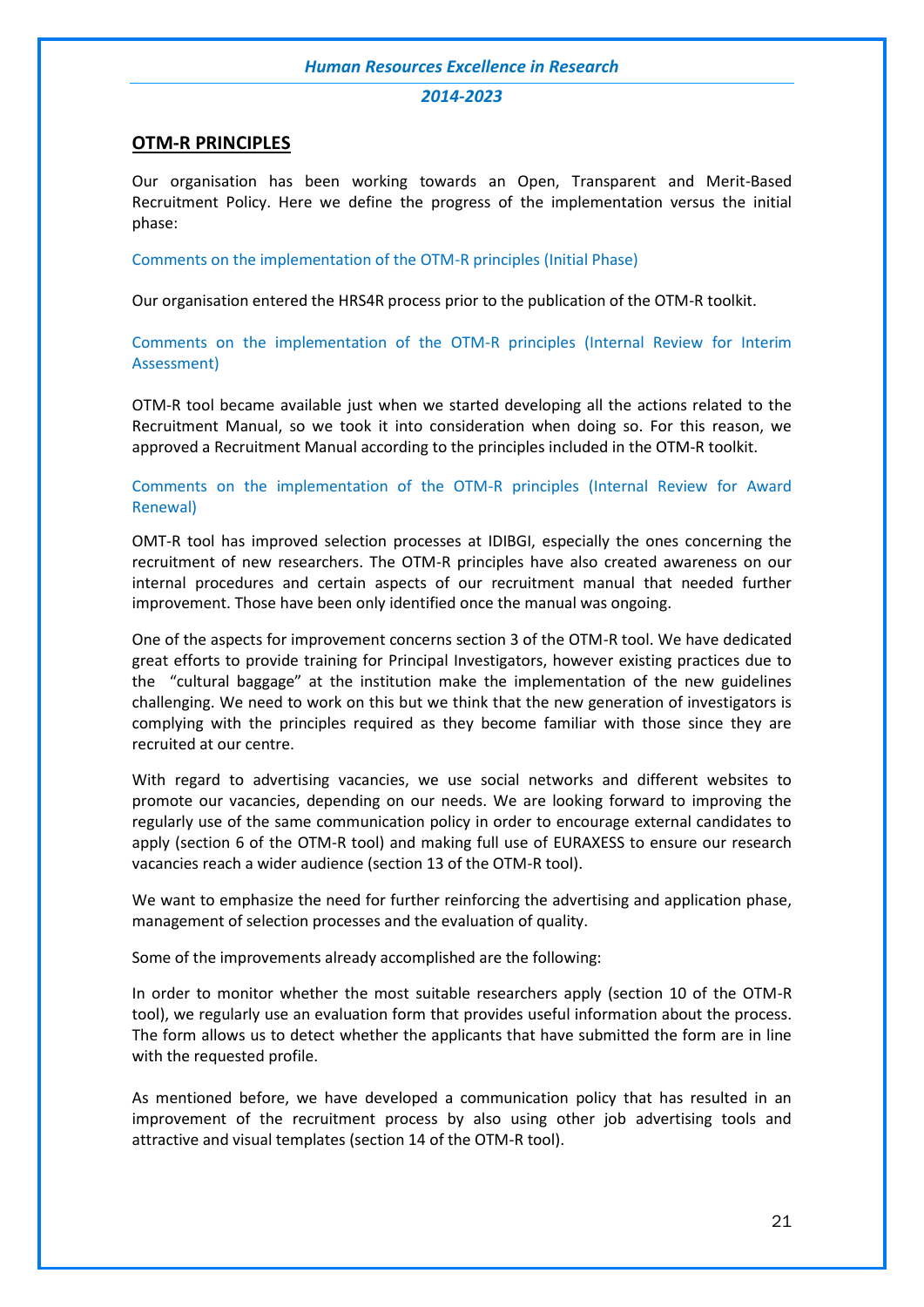#### *2020-2023*

The system allows us to be critical and ambitious in our procedure to detect aspects for improvement. This translates into a better commitment and growth of both the HR department and our institution and the professionals engaged in our professional objectives.

## <span id="page-22-0"></span>**4. IMPLEMENTATION**

#### General overview of the implementation process:

The implementation process of the HRS4R Action Plan is the responsibility of the HRS4R Committee, an internal working group at IDIBGI which implements and follows up the actions, monitors the progress and evaluates the indicators of achievement according to the Plan approved by the EU.

The Committee is made up of 11 people with different expertise, background and affiliation in order to incorporate their views and opinions in the development of internal HR policies and practices. The HRS4R is aligned with the organization's research strategy since it is foreseen in IDIBGI's 2018-2020 Strategic Plan and the managers are part of the Committee.

The Committee meets twice a year approximately to evaluate and monitor the Action Plan implementation and discuss specifically how the activities will be executed. Action status is recorded in an excel file (monitoring tool) and included in the meeting minutes. When the actions are completed, a record of its execution is saved in a specific file and included in the HRS4R assessments.

#### How will the implementation committee and/or steering group regularly oversee progress?

The HRS4R Committee is the body responsible for the implementation of the HRS4R Action Plan. The Committee is chaired by the IDIBGI Manager and meets twice a year approximately, depending on the needs of the actions and timeline. The main tasks of this Committee are to implement and follow up the actions, to monitor the progress made and to assess and evaluate the indicators of quality. Minutes of each meeting are written and sent to the members of the Committee for their revision and approval.

#### How do you intend to involve the research community, your main stakeholders, in the implementation process?

The research community is represented in the HRS4R Committee (levels R3 and R4), also highlevel representatives of the institution (IDIBGI Managers) and main affiliated entities (Institut Català de la Salut (ICS) and Universitat de Girona (UdG)). By involving people with different expertise, backgrounds and institutions we aim to reach the whole IDIBGI community and achieve a great degree of compliance taking into account the views and opinions of IDIBGIs' employees, according to HR policy and code of good practices.

The HRS4R Committee consists of IDIBGI managers (Anna Ribas and Míriam Gironès), President of University Social Council (Rosa Núria Aleixandre), R4 researchers (Lluís Ramió, also physician at the ICS), R3 researchers (Paco Ortega, biologist), HR technician (Sílvia Vilar), lab technicians (Gerard Pardo), scientific platforms technicians (Maria Buxó and Cristina Martínez) and project managers (Núria Chico and Maria Gifre).